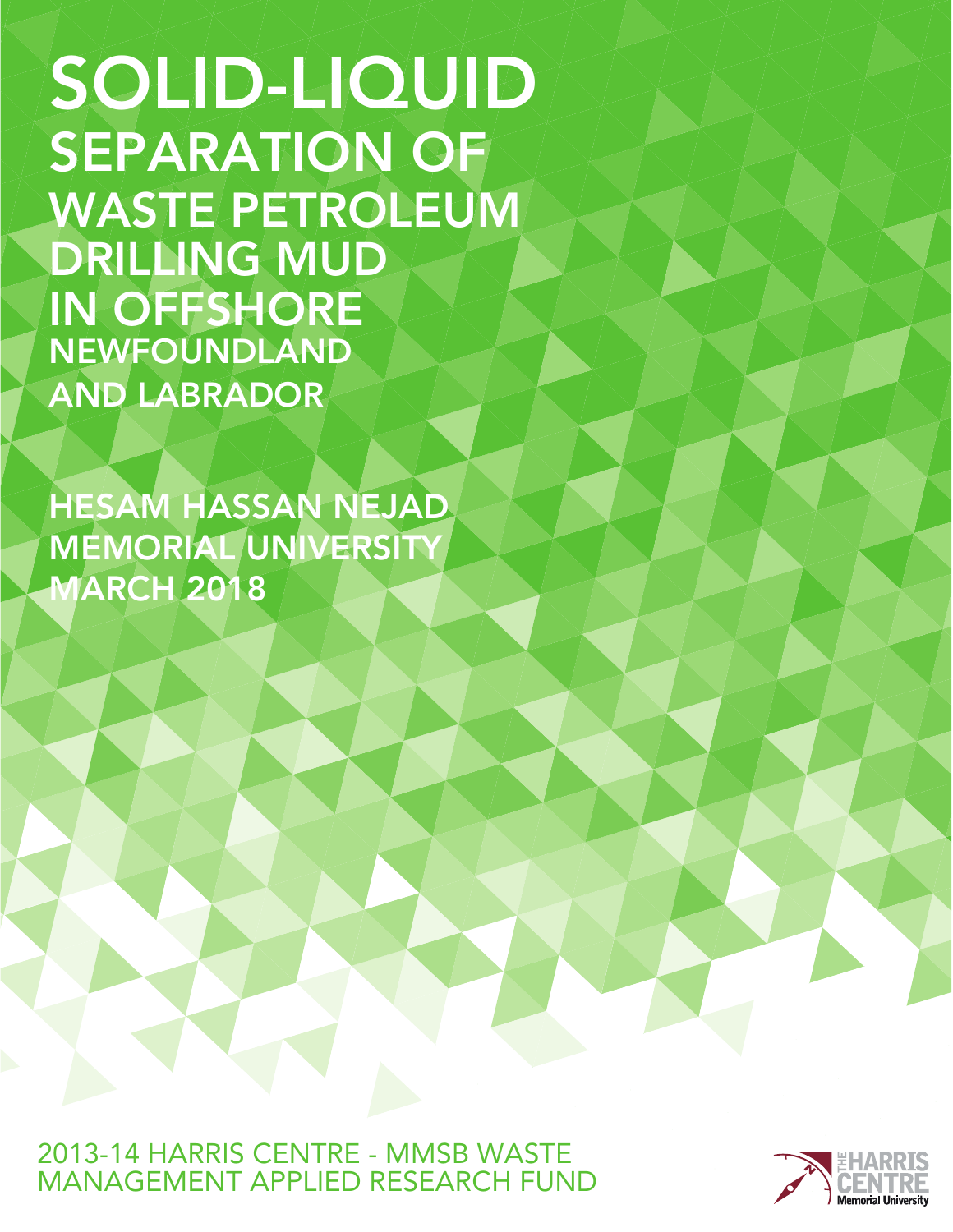# **Solid-Liquid Separation of Waste Petroleum Drilling Mud in Offshore Newfoundland and Labrador**

**Author:** Hesam Hassan Nejad

**Final Report submitted to:** Leslie Harris Centre of Regional Policy and Development

**Round of Funds:** Harris Centre - MMSB Waste Management Applied Research Fund 2013-2014

**Supervisors:** Dr. Lesley A. James & Dr. Kelly Hawboldt

Faculty of Engineering and Applied Science

Memorial University of Newfoundland

**Industrial Partners in NL:** Universal Environmental Inc.

MI SWACO, a Schlumberger Company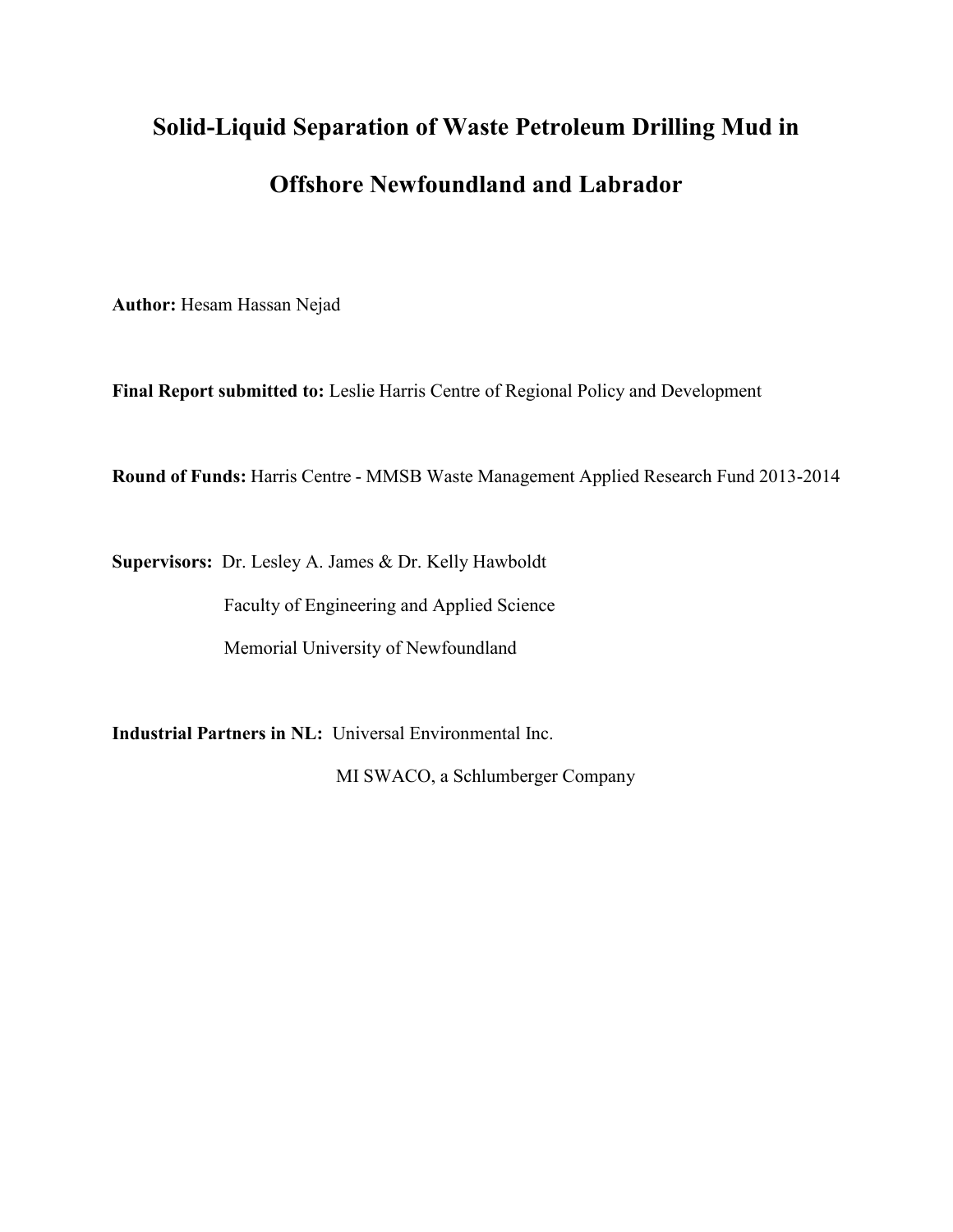# **Acknowledgements**

The author is sincerely grateful to the Leslie Harris Centre of Regional Policy and Development for providing funding through their 2013-14 MMSB Waste Management Applied Research Fund.

The author would like to acknowledge Universal Environmental Inc. for providing the waste drilling mud sample and for their support throughout the project. The author is also grateful to MI SWACO for providing the base oil of synthetic drilling fluid for our interfacial tension analysis.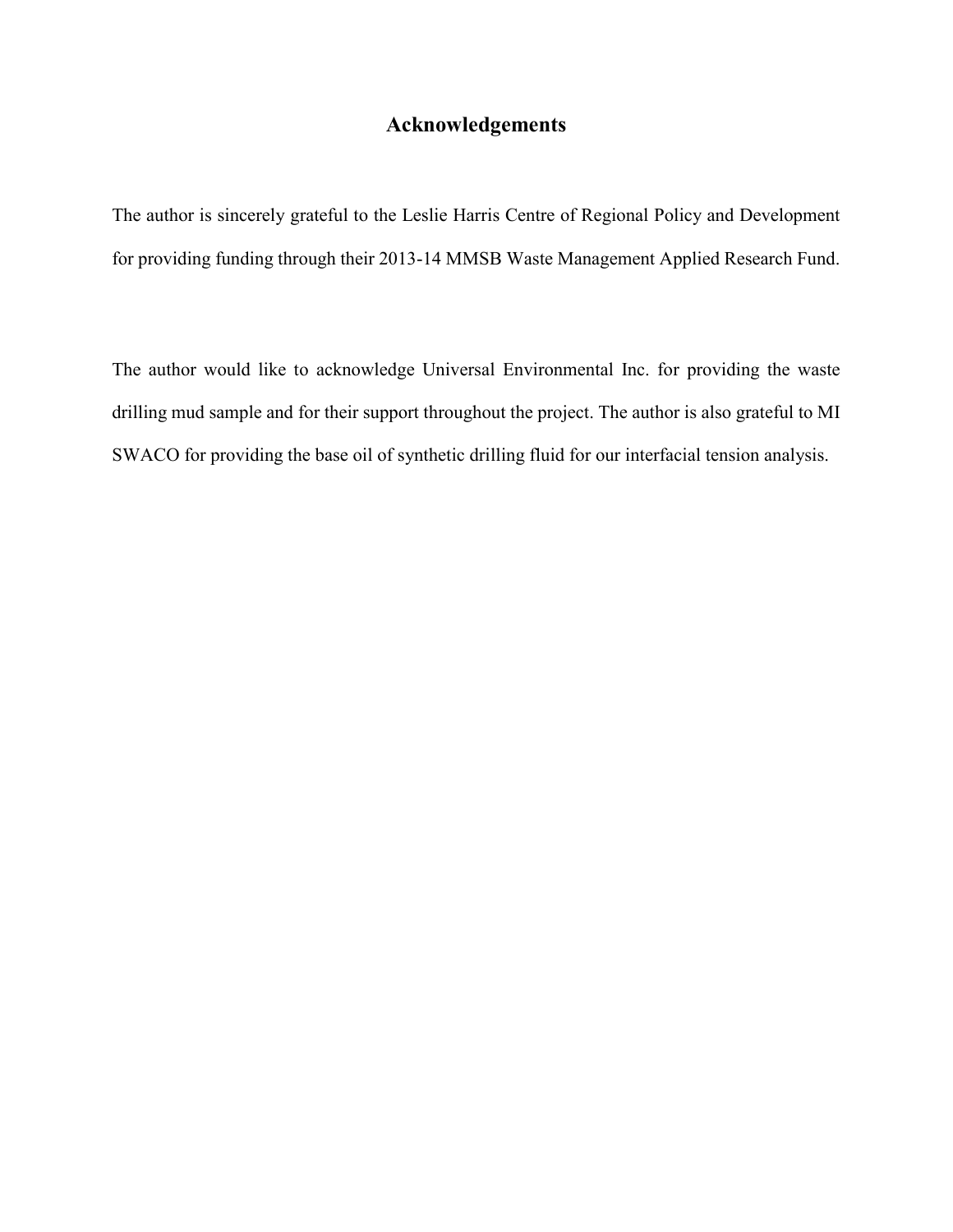### **Executive Summary**

Waste drilling mud is the second largest waste volume produced in the oil and gas exploration industry after wastewater and cannot be disposed of or landfilled without proper treatment to meet regulation requirements. Several contaminants are present in the waste drilling mud and cuttings, including petroleum hydrocarbons, heavy metals, BTEX (benzene, toluene, ethyl benzene, and xylenes), polycyclic aromatic hydrocarbons (PAHs), and other hazardous materials typically originating from the base drilling fluids. Strict environmental regulations are in place regarding the disposal of the waste drilling mud and cuttings to minimize their effect on the environment. Therefore, the waste drilling mud and cuttings must be properly treated before being released into the environment. Different technologies have been proposed for waste drilling mud remediation; however, most of them are unable to meet the strict environmental regulation limits.

In this report, physical treatment technologies (centrifuge and surfactant-enhanced washing) were employed to first, separate the liquid and solid phases of the waste drilling mud and then, to remove the petroleum hydrocarbons. The main aim of this study is to investigate the ability of surfactantenhanced washing to treat the waste drilling mud and remove the hazardous hydrocarbons to meet the strict environmental regulations. The specific objectives of the study are to: (1) characterize the waste drilling mud using particle size distribution, X-ray diffraction (XRD), induced coupled plasma optical emission spectrometer (ICP-OES), and gas chromatography GC analyses; (2) screen and select the best surfactants for drilling mud remediation using interfacial tension and sorption analyses; and (3) experimentally determine the impacts of significant factors on the efficiency of surfactant-enhanced washing.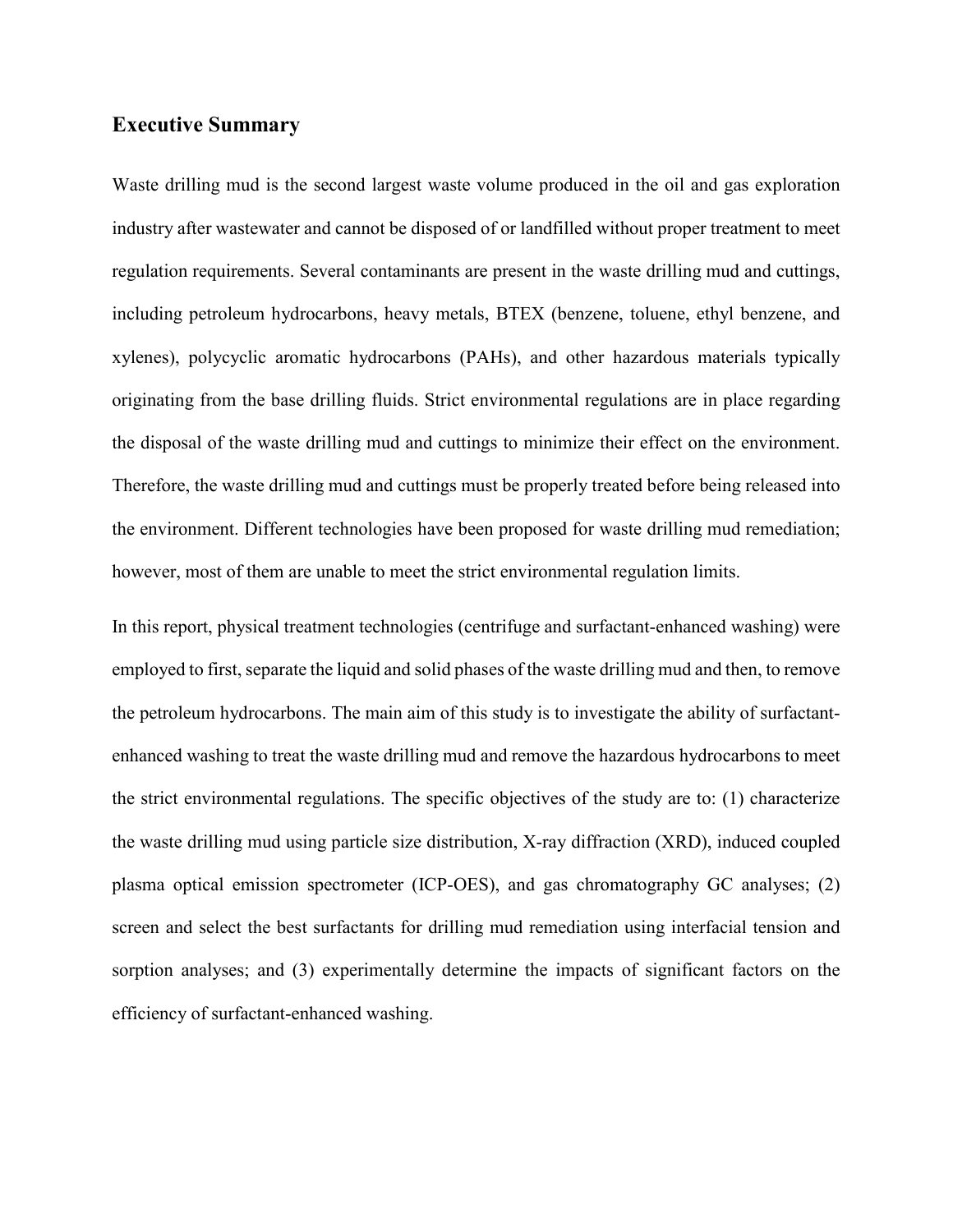## **Part I. Literature Review**

Drilling fluids are used to prevent the blowouts, balance and control formation pressure, minimize formation damage and corrosion, lubricate, cool, and remove the drill cuttings from the well by transporting them through the drill string, and up the annulus to the surface (Shaikh, 2010). The drilling mud is separated from the drill cuttings in a shale shaker. The drilling mud is a solid-liquid slurry with very high viscosity, high oil content, heavy metals, and other ingredients such as bentonite, barite, and other polymers (Khodja et al., 2010; Wada et al., 2006). Figure 1 illustrates the drilling fluid injection and recovery system.



Fig. 1 – Drilling fluid injection and recovery system (Growcock and Harvey, 2005)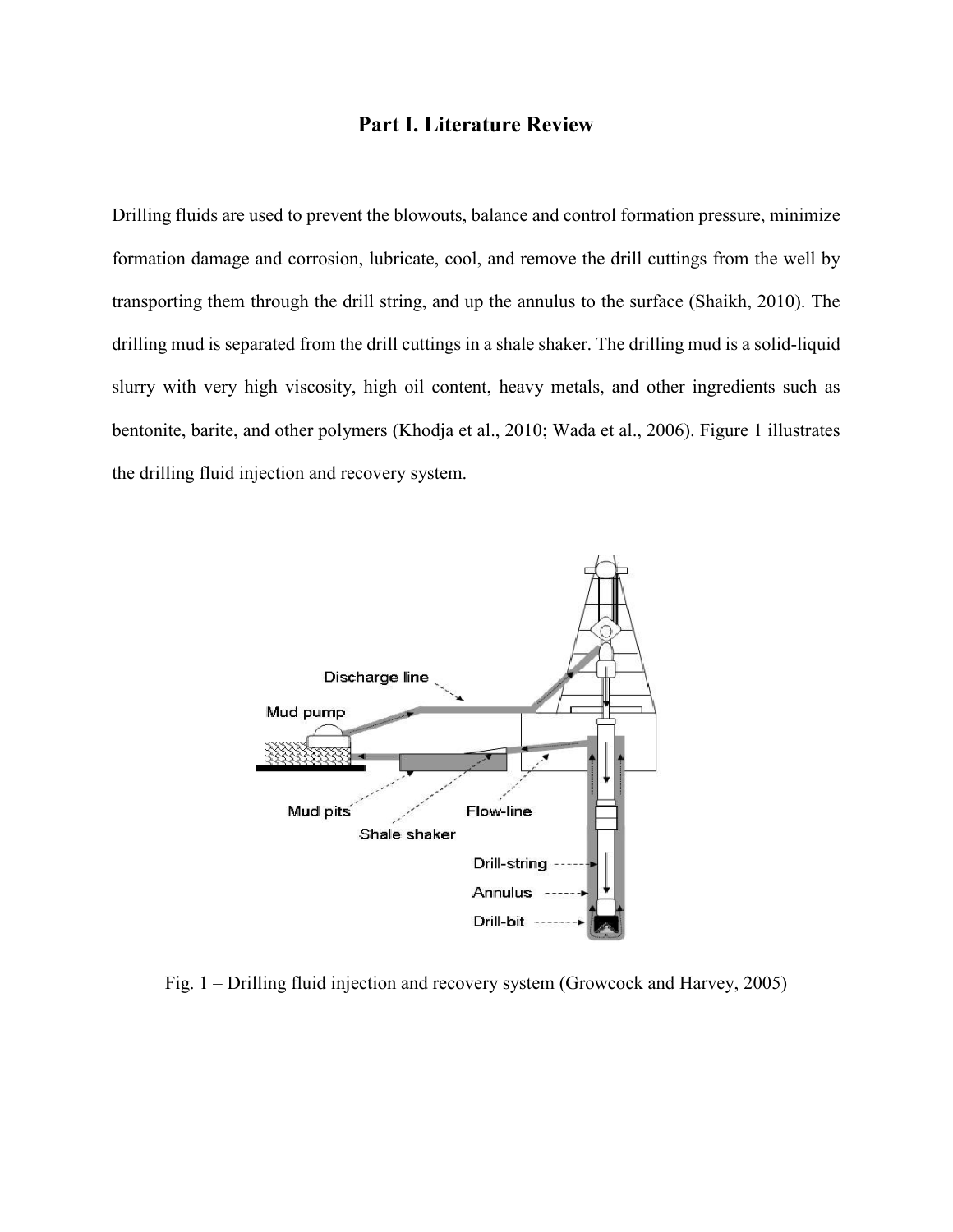The composition of the waste drilling mud is complex and dependent on the type of the drilling fluid in use. The geological formation of the drilled rock can also change the composition of the waste drilling mud. For instance, deeper wells increase the complexity of the produced drilling mud (Fink, 2011; Pettersen, 2007). The drilling fluid types are being discussed as they affect the metal concentration and contamination of the waste drilling mud. There are two primary types of drilling fluids: non-aqueous drilling fluids (NADFs) and water based fluids (WBFs) (Hossain and Al-Majed, 2015). A typical composition of non-aqueous drilling fluids is illustrated in Figure 2(a). Figure 2(b) illustrates a typical composition of water-based drilling fluids (Force, 2009).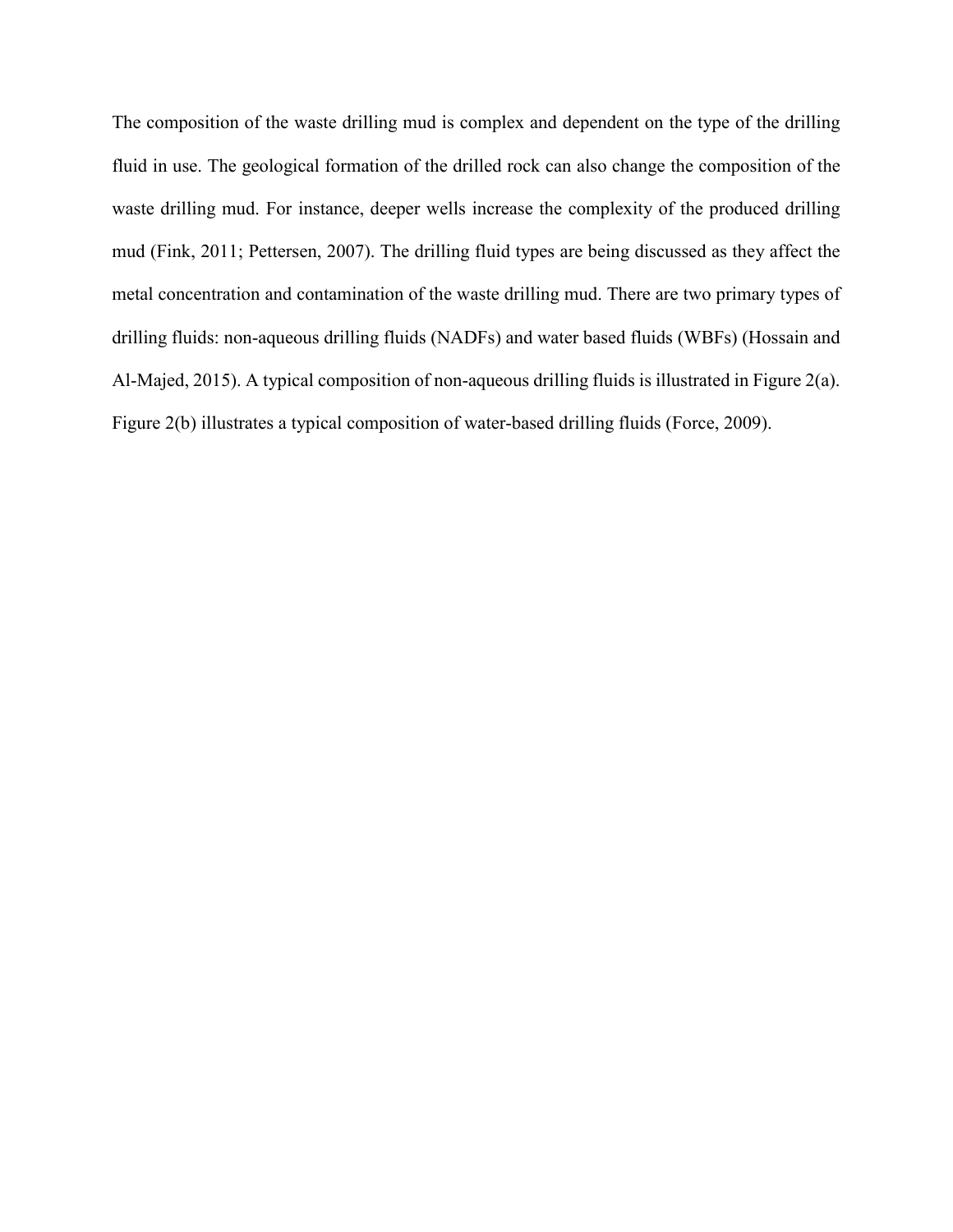

Fig. 2 – Typical composition of the (top) non-aqueous and (bottom) water-based drilling fluids (Force, 2009)

• **Physical treatment technologies** 

## **Centrifugal separation**

Waste drilling mud is a solid-liquid mixture. Centrifugal separation has been widely accepted as a fast and efficient method for solid-liquid separation (Bobo and Hoch, 1954); however, the technology is less effective at removal of contaminants bound to the surface of the fine solid phase of the waste drilling mud. In addition, the centrifuge must be operated carefully as there is a risk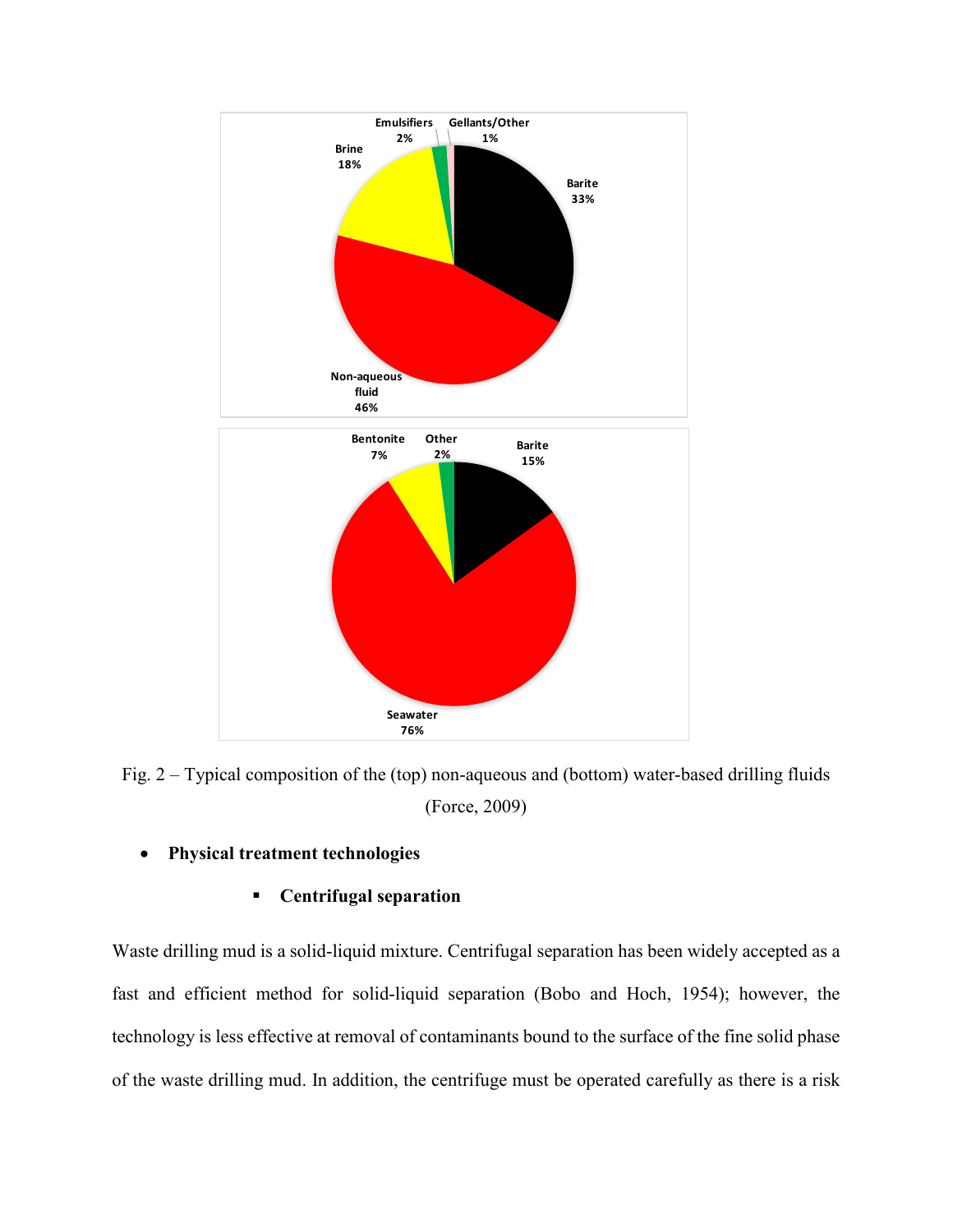of further dispersing fines into the liquid phase. As such, centrifuges could only be considered as a pre-treatment process to separate liquid from the solid phase.

#### **Supercritical fluid extraction**

Supercritical fluid extraction (SFE) has been tested for the removal of various forms of hydrocarbons from the waste drilling mud. In supercritical fluid extraction, a solvent is heated and compressed to above the critical temperature and critical pressure (Saldana et al., 2005). Supercritical fluids have liquid-like densities, gas-like viscosities, and zero surface tension as well as pressure-dependent solvating power (McHugh and Krukonis, 2013). The high diffusivity of the supercritical fluid extraction process can improve the mass transfer and generates a more rapid rate for hydrocarbon and oil removal and recovery from porous materials such as waste drilling mud (Lopez-Gomez, 2004). This method has several advantages over some common remediation technologies, including lower solvent usage, shorter extraction time and most notable, easy separation of pollutants from the solvent by a slight change of temperature and/or pressure (Saldana et al., 2005). In contrast, there are some disadvantages that should be resolved to increase the application of this method for the waste drilling mud remediation. Depending on the type of solvent, there may be safety issues regarding the pressure and temperatures at critical conditions. It also requires high capital investment (Lopez-Gomez, 2004).

Carbon dioxide  $(CO_2)$  is the most widely used supercritical fluid due to its non-flammability and being chemically inert (Thanyamanta, 2003). Carbon dioxide is considered a non-toxic solvent with low adverse environmental impacts that possesses relatively low critical temperature and pressure ( $T_c = 31^{\circ}$ C and  $P_c = 74$  bar) (Saldana et al., 2005; Lopez-Gomez, 2004). It is also available in its high purity at a relatively low cost and it can be easily removed from the solid phase after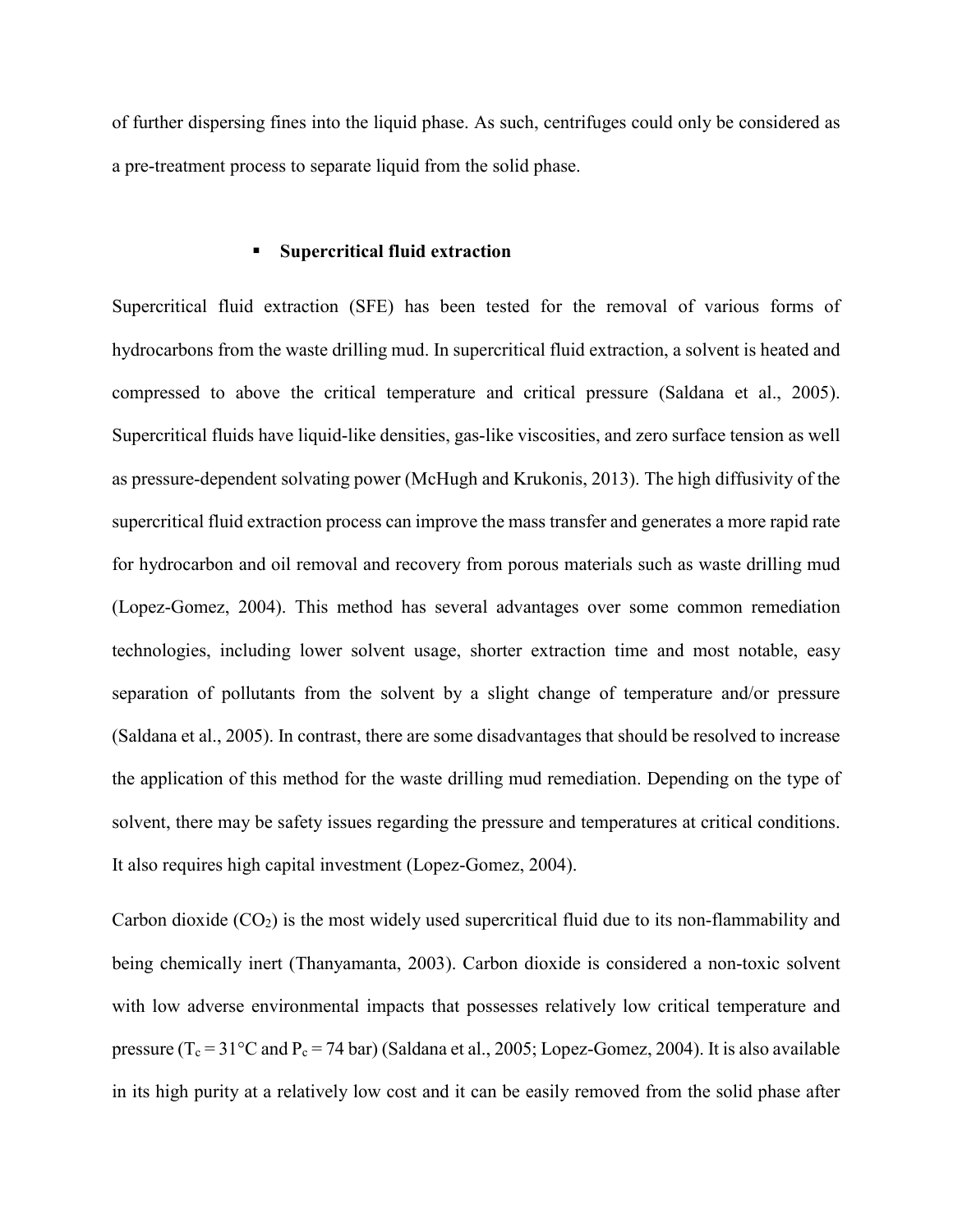the extraction process. Modifiers, normally solvents, such as methanol, toluene, and acetone, are added either directly to the solid phase before the supercritical extraction process, or added to the supercritical fluid using a separate modifier pump.

Various studies have been conducted to investigate the possibility of using the supercritical fluid extraction process for the drilling waste remediation. Research on drilling mud treatment using supercritical fluid extraction are summarized in Table 1

| <b>Supercritical</b><br><b>Fluid</b> | <b>Pressure</b><br>(bar) | Temperature<br>$(^\circ C)$ | <b>Efficiency</b><br>$(\%)$ | Reference                                          |
|--------------------------------------|--------------------------|-----------------------------|-----------------------------|----------------------------------------------------|
| <b>HFC</b> 134a<br>and Propane       | 44.8                     | 121                         | 98                          | (Eldridge, 1996)                                   |
| CO <sub>2</sub>                      | 100                      | 35                          | 95                          | (Saintpere and morillon-<br>Jeanmaire, 2000)       |
| CO <sub>2</sub>                      | 124                      | 50                          | 96                          | (Odusanya and Guigard,<br>2002)                    |
| Propane and<br><b>Butane</b>         | 34.5                     | 23                          | 96                          | (Seaton and Hall, 2005)                            |
| CO <sub>2</sub>                      | 145                      | 40                          | 98                          | (Street and Guigard,<br>2006; Street et al., 2007) |
| CO <sub>2</sub>                      | 200                      | 79.5                        | 49.1                        | Goodarznia and<br>Esmaeilzadeh, 2006               |

Table 1 - Supercritical fluid extraction processes tested for waste drilling mud and cuttings

#### **Surfactant-enhanced washing**

Surfactants are surface active compounds containing a hydrophilic head and a hydrophobic tail (Urum and Pekdemir, 2004; Urum et al., 2005) and are categorized, based on the net charge of the hydrophilic head group, to anionic, cationic, non-ionic, and zwitterionic surfactants (Park and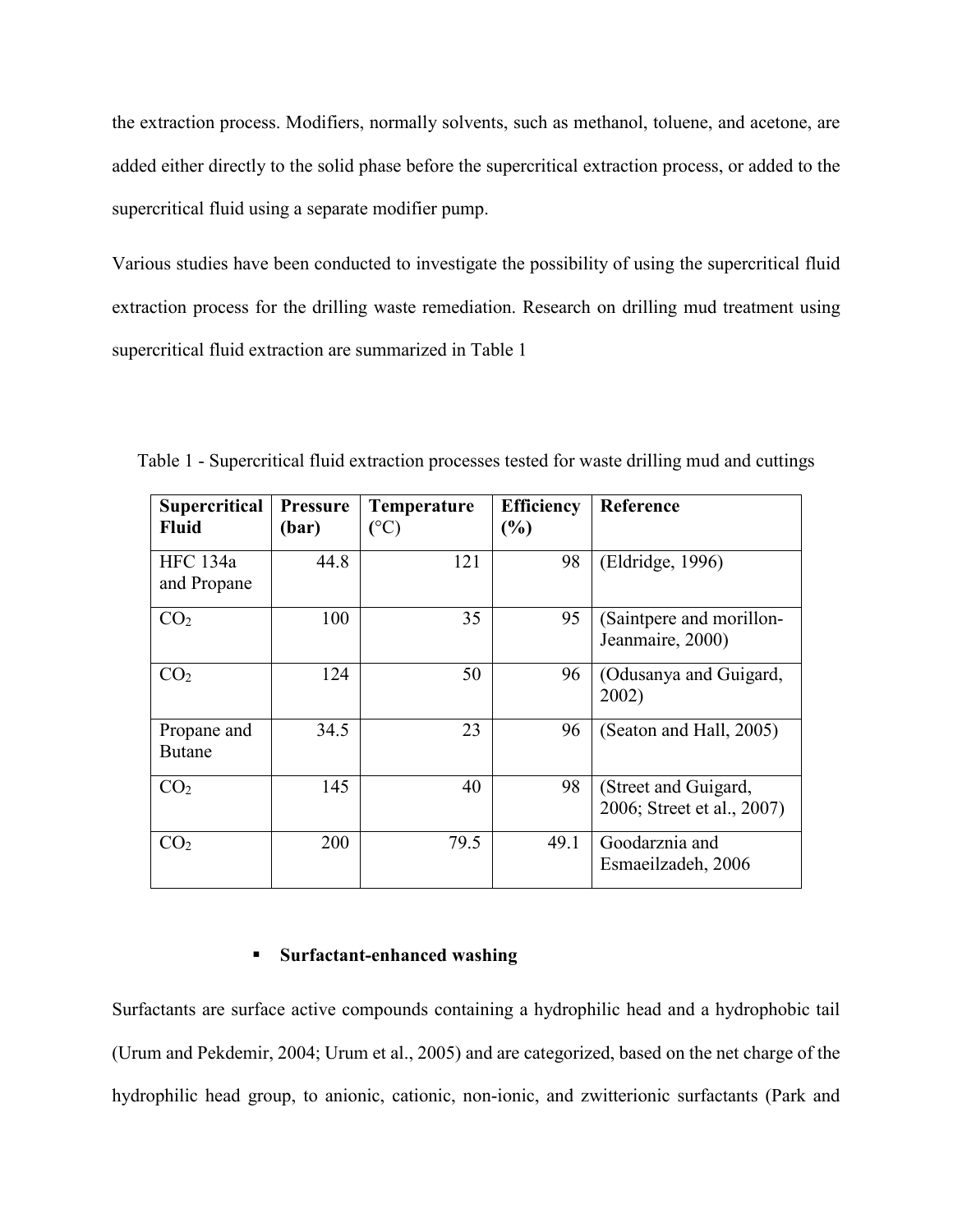Bielefeldt, 2003). Surfactants possess specific physical properties such as solubility, surface tension, and critical micelle concentration (CMC) that can significantly affect surfactant-enhanced washing processes. Figure 3 illustrates how these physical properties typically change with increasing surfactant concentration. Critical micelle concentration is the most important property of the surfactant and from an economic perspective, lower CMC values are desirable.



Fig. 3 – Surfactant properties with surfactant concentration (Mulligan et al., 2001)

Generally, the removal mechanisms involved in surfactant-enhanced washing processes are categorized into three main streams: roll-up, snap-off or emulsification, and solubilisation mechanisms (Childs et al., 2005).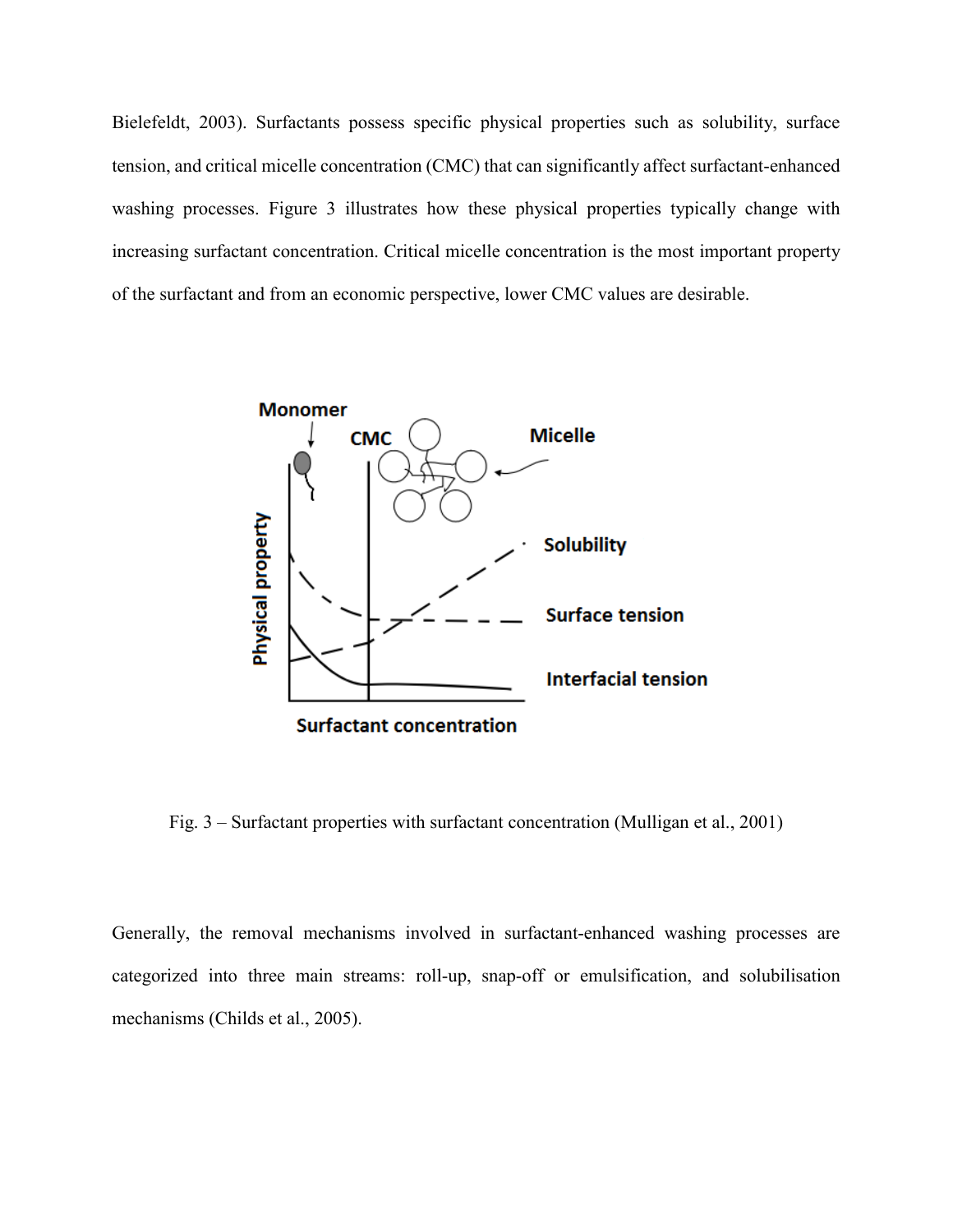Roll-up involves the adsorption of the surfactant at the oil-water interface, thus increasing the contact angle between the oil and the solid phase  $(\theta)$  and decreasing the interfacial tension between oil and water  $(\Upsilon_{o/w})$ . In this mechanism, oil can be removed from the surface with minimal mechanical agitation (energy). Figure 4 illustrates the roll-up mechanism. By adding surfactant, the contact angle between the oil and the solid surface increases and thus, it would be easier to remove the entire oil droplet from the solid surface by mechanical agitation.



Fig. 4 – Roll-up mechanism for oil removal (Childs et al., 2005)

Snap-off occurs when the contact angle is not high enough for the entire droplet to detach from the substrate, but a portion breaks off the deposited oil film, as shown in Figure 5. Interfacial tension of the oil portion and the water decreases in the presence of the surfactant and thus, a portion of the oil can be easily removed from the bulk using mechanical force. The snap-off mechanism is related to the interfacial tension, by the work of cohesion (W<sub>c</sub>), W<sub>c</sub>= 2  $\gamma_{0/w}$  (Childs et al., 2005). Similar to roll-up, the snap-off oil removal is facilitated by lower oil/water interfacial tension because less mechanical energy is required to overcome the work of cohesion of the oil.

Roll-up and snap-off mechanisms are desirable for oil removal as (i) the oil is liberated from the surface as a free phase top layer that can be skimmed from the bath, and (ii) they require low surfactant concentrations (less environmental risks and more economical feasibility). This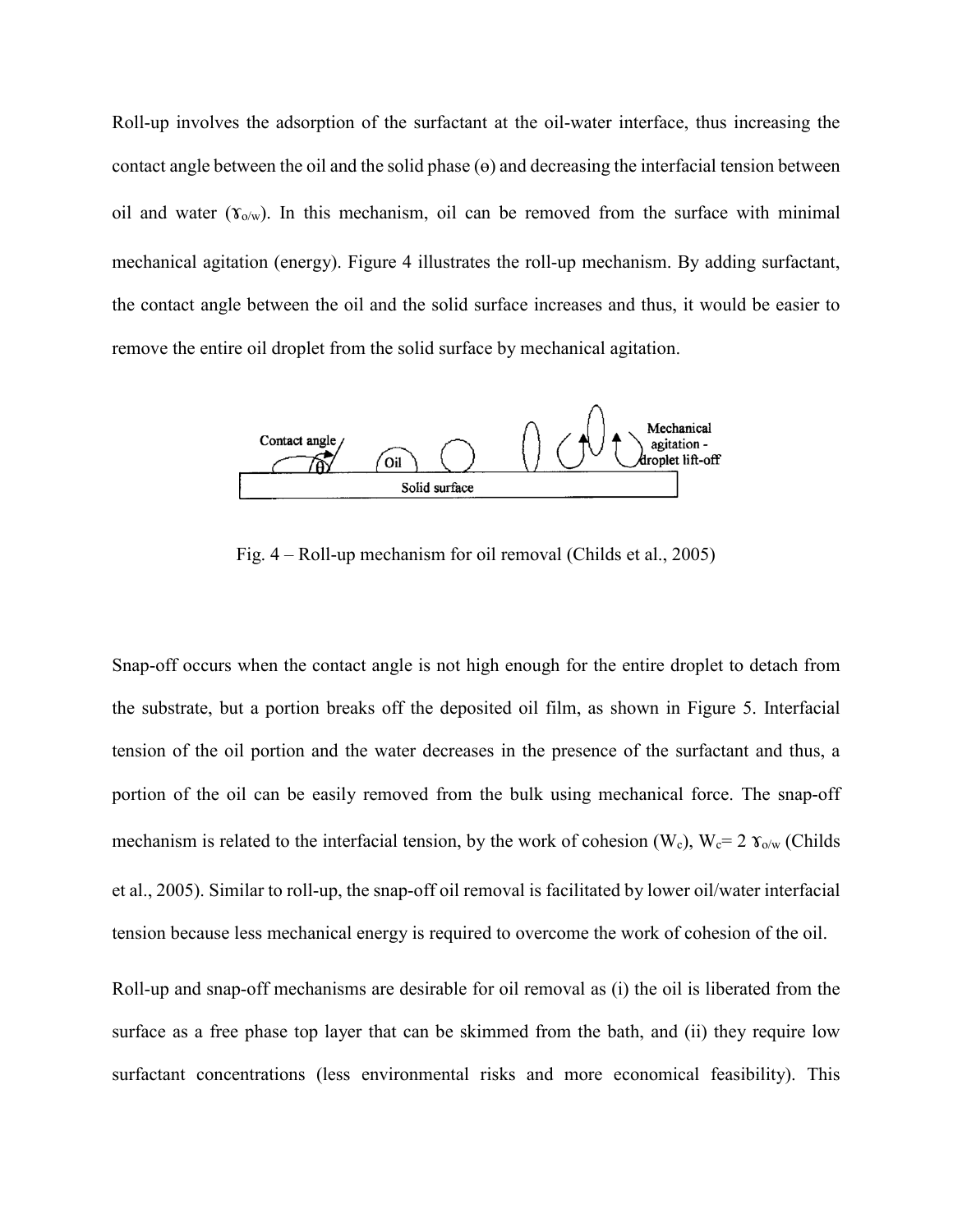mechanism happens in concentrations less than or slightly over the surfactant critical micelle concentration.



Fig. 5 – Snap-off mechanism for oil recovery from solid surface, also known as emulsification (Childs et al., 2005)

Solubilisation mechanism is based on the partition of the oil molecules inside the hydrophobic core of micelles. This mechanism is only relevant at high surface concentrations when large numbers of micelles are present (Childs et al., 2005).

Surfactant-enhanced washing process has been considered an easy and cost-effective method (Chu, 2003; Han et al., 2009; Iturbe et al., 2004; Torres et al., 2005; Torres et al., 2006; Zacarias-Salinas et al., 2013) which has widely been employed for drilling mud treatment. In this project, the most suitable surfactant was selected based on two analyses: interfacial tension analysis and soil sorption analysis. Furthermore, the surfactant-enhanced washing experiments (with the selected surfactant) were conducted after centrifuging the waste drilling mud to investigate the efficiency of the process and the effects of significant parameters.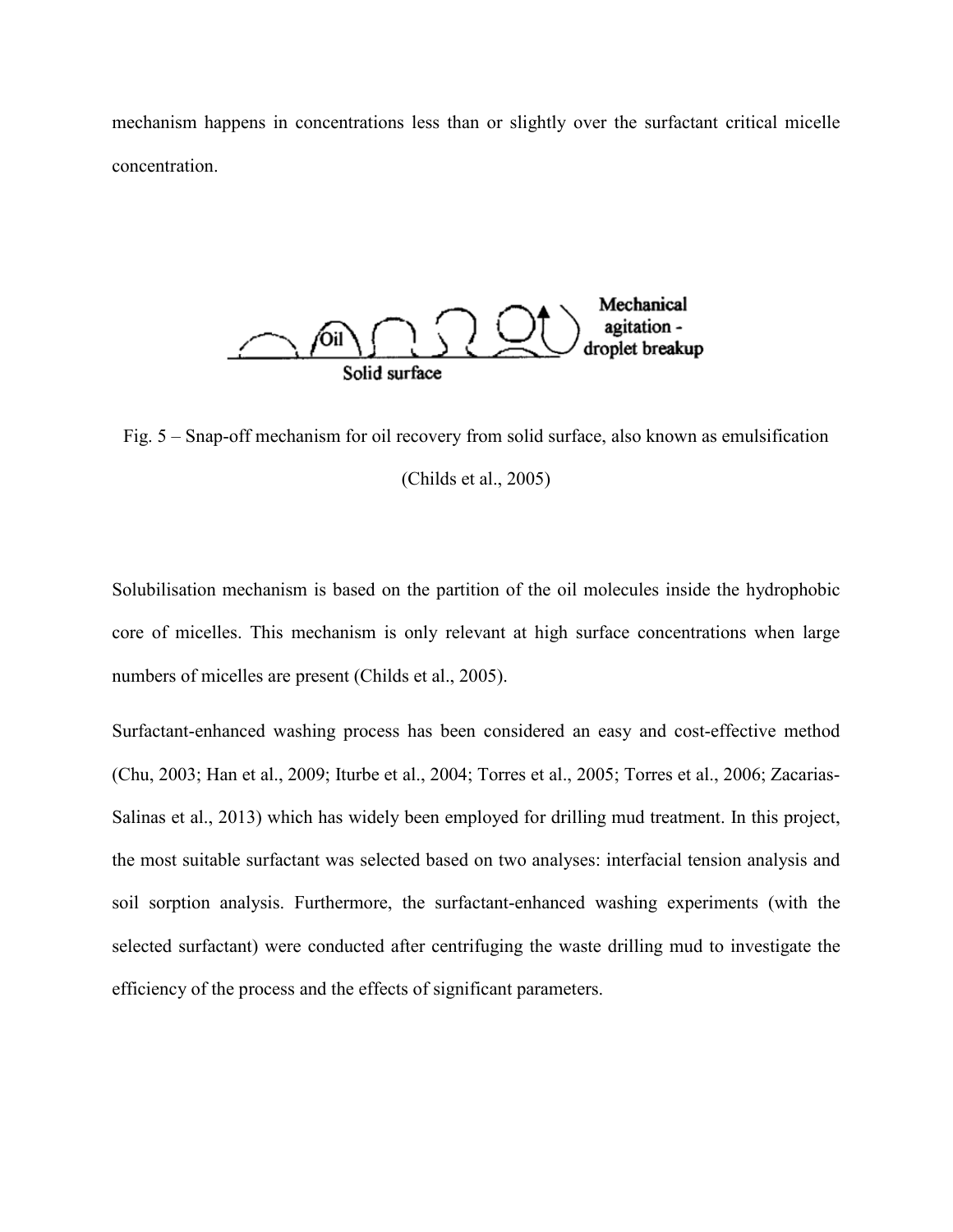In the next parts of the report, characterization of the waste drilling mud, surfactant selection based on the two analyses, and the results of the surfactant-enhanced washing of the waste drilling mud are reported in detail.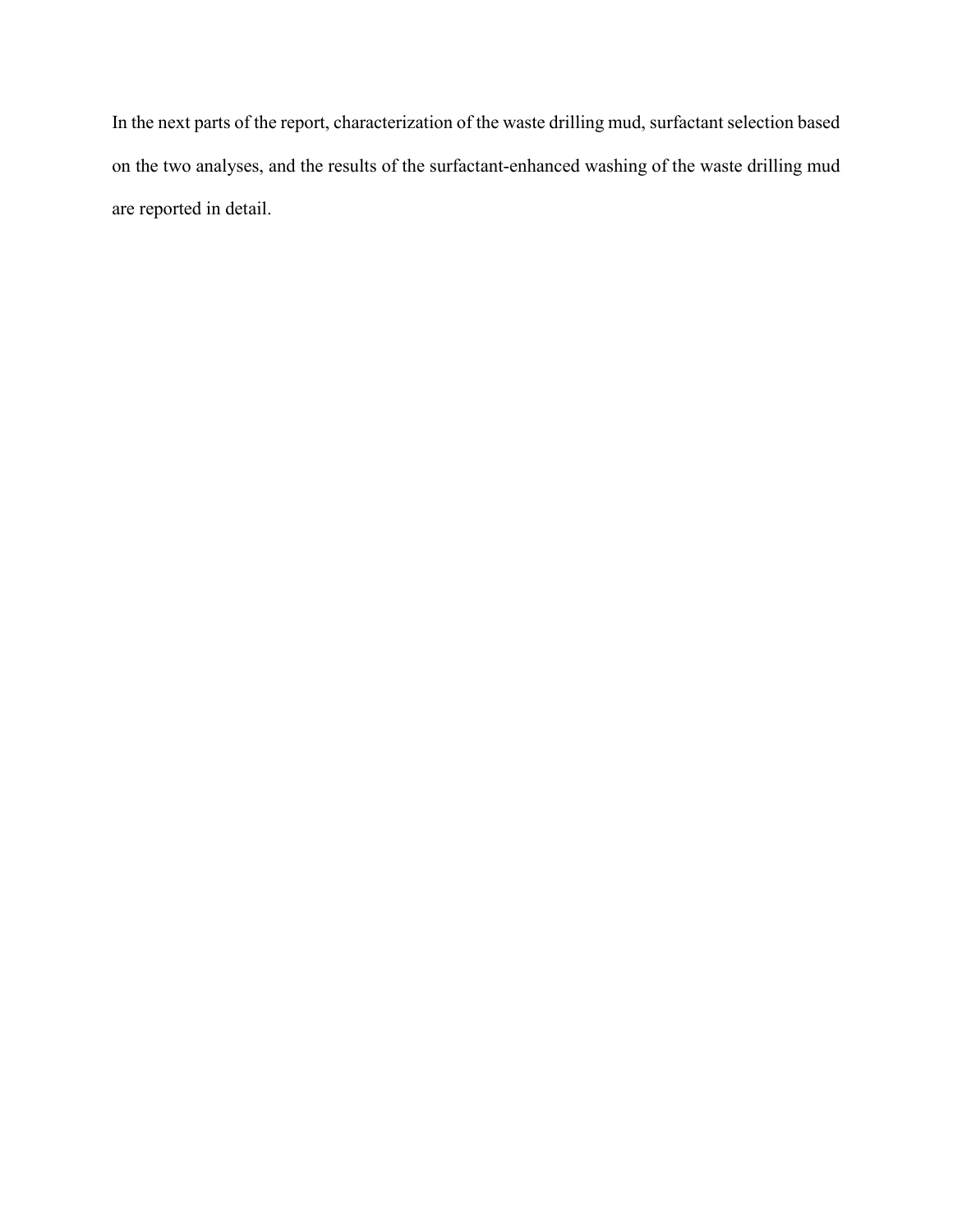## **Part II. Waste Drilling Mud Characterization**

The properties of the waste drilling mud can significantly affect the efficiency of the surfactantenhanced washing process. These factors include, but are not limited to, pH, composition, particle size distribution, and types of contaminants on the solid surface (Mulligan et al., 2001). The characterization of the waste drilling mud is listed in Table 2. Solid particle size analysis was conducted for 10 samples to achieve consistent data and the average amounts are presented. All other analyses, such as pH and moisture content tests were conducted four times and the average values are presented in Table 2. The solid surface charge is more negative at higher pH values (Bohn et al., 2015; Paria and Khilar, 2004; Farn, 2008). The pH was measured to be approximately nine, hence the surface charge is expected to be negative. This finding shows that cationic surfactants have high potentials for adsorption to the waste drilling mud sample while anionic surfactants are less likely to face loss.

| <b>Characteristic</b>             | Value                         |                  |
|-----------------------------------|-------------------------------|------------------|
| Moisture $(\% )$                  | $13.49 \pm 0.77$              |                  |
| Solid percent (mass/mass %)       | 97                            |                  |
| pH                                | $8.96 \pm 0.26$               |                  |
| Electrical conductivity $(\mu S)$ | $839 \pm 9$                   |                  |
| Density $g/cm^3$                  | $1.97 \pm 0.20$               |                  |
| Solid particle size               | Average mean size $(\mu m)$   | $25.62 \pm 5.47$ |
|                                   | Average median size $(\mu m)$ | $16.92 \pm 2.22$ |
| BET surface area $(m^2/g)$        | $1.92 \pm 0.26$               |                  |

Table 2 – Waste drilling mud sample characterization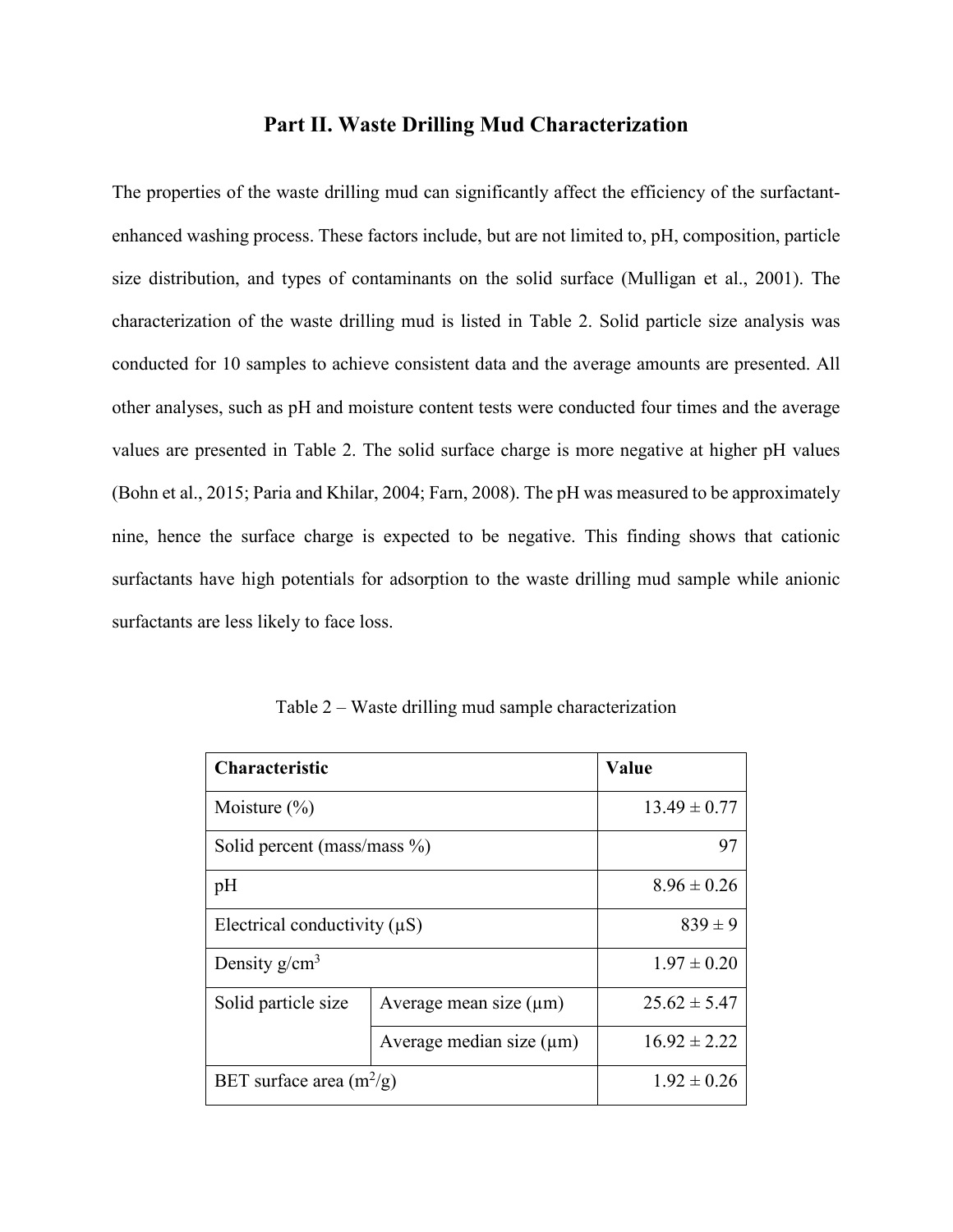| $C10-C16$ hydrocarbons (mg/kg)       | $65,298 \pm 470$  |
|--------------------------------------|-------------------|
| C16-C34 hydrocarbons $(mg/kg)$       | $34,320 \pm 613$  |
| C34-C50 hydrocarbons $(mg/kg)$       | $1,800 \pm 300$   |
| Total petroleum hydrocarbons (mg/kg) | $101,418 \pm 478$ |

Figure 6 illustrates the particle size distribution of the waste drilling mud solid particles before any processing or treatment. The y-axis is the % by volume of the corresponding particle size shown on the x-axis. This distribution shows the pattern of fine particles for the waste drilling mud sample.



Fig. 6 – Particle size distribution of the waste drilling mud before any treatment or

## processing

Table 3 lists the average results and the limits of the Environmental Protection Agency and the Government of Newfoundland and Labrador for hazardous metal concentrations. It can be implied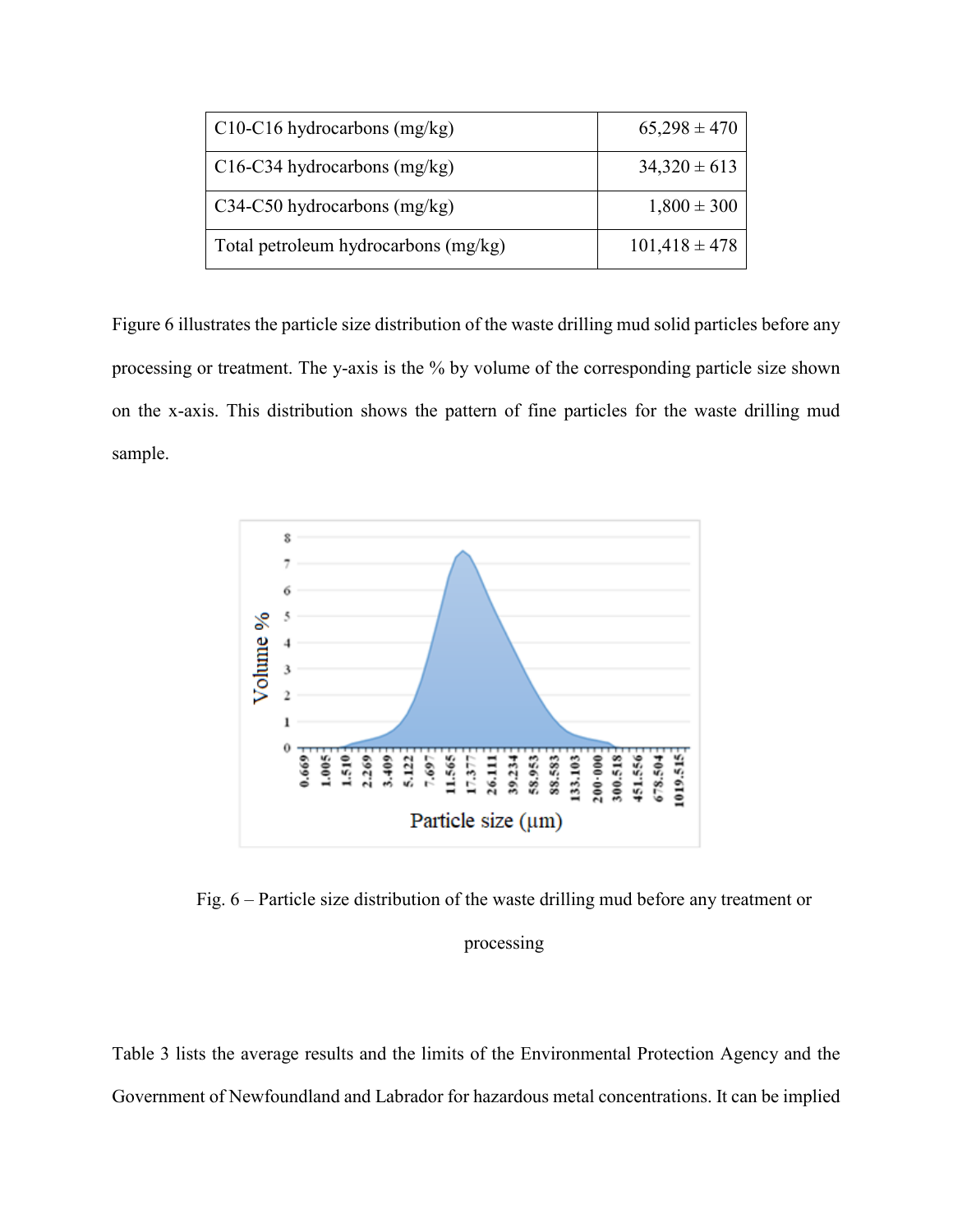from Table 3 that all the metal concentrations are below the limit required by landfilling regulations. Therefore, the waste drilling mud could be landfilled if the petroleum hydrocarbon concentration is reduced to meet the maximum hydrocarbon concentration permitted by regulatory agencies.

| <b>Metal</b>               | Pb         | Cd     | $\mathbf{C}$ r | As         | Ba      |
|----------------------------|------------|--------|----------------|------------|---------|
| Metal concentration (mg/l) | 3.78       | < 0.01 | 0.43           | 0.24       | 29.74   |
|                            | $\pm 0.41$ |        | $\pm 0.10$     | $\pm 0.03$ | ± 11.47 |
| EPA limit $(mg/l)$         | 5.00       | 1.00   | 5.00           | 5.00       | 100.00  |
| Newfoundland Limit (mg/l)  | 5.00       | 0.50   | 5.00           | 2.5        | 100.00  |

Table 3 – ICP-OES analysis results and applicable regulations on hazardous metal concentrations

X-ray diffraction analysis was completed to determine the composition of the waste drilling mud. The results are illustrated in Figure 7. Two different samples of the waste drilling mud generated almost identical results implying that the waste drilling mud was homogenous. Compounds were identified by matching the peak positions and intensities to the database software. The results showed that calcite (CaCO<sub>3</sub>), barite (BaSO<sub>4</sub>), and quartz (SiO<sub>2</sub>) are the three most abundant minerals in the waste drilling mud with the normalized percentages of  $77.1\%$  ( $\pm 5\%$ ), 12.7%  $(\pm 0.8\%)$ , and 10.2%  $(\pm 0.7\%)$  respectively. CaMg(CO<sub>3</sub>)<sub>2</sub>, also known as dolomite, may also be present in the sample; however, its quantity was measured to be below the detection limits. The abundance of calcite in the sample typically generates an alkaline pH (Chesworth et al., 2008).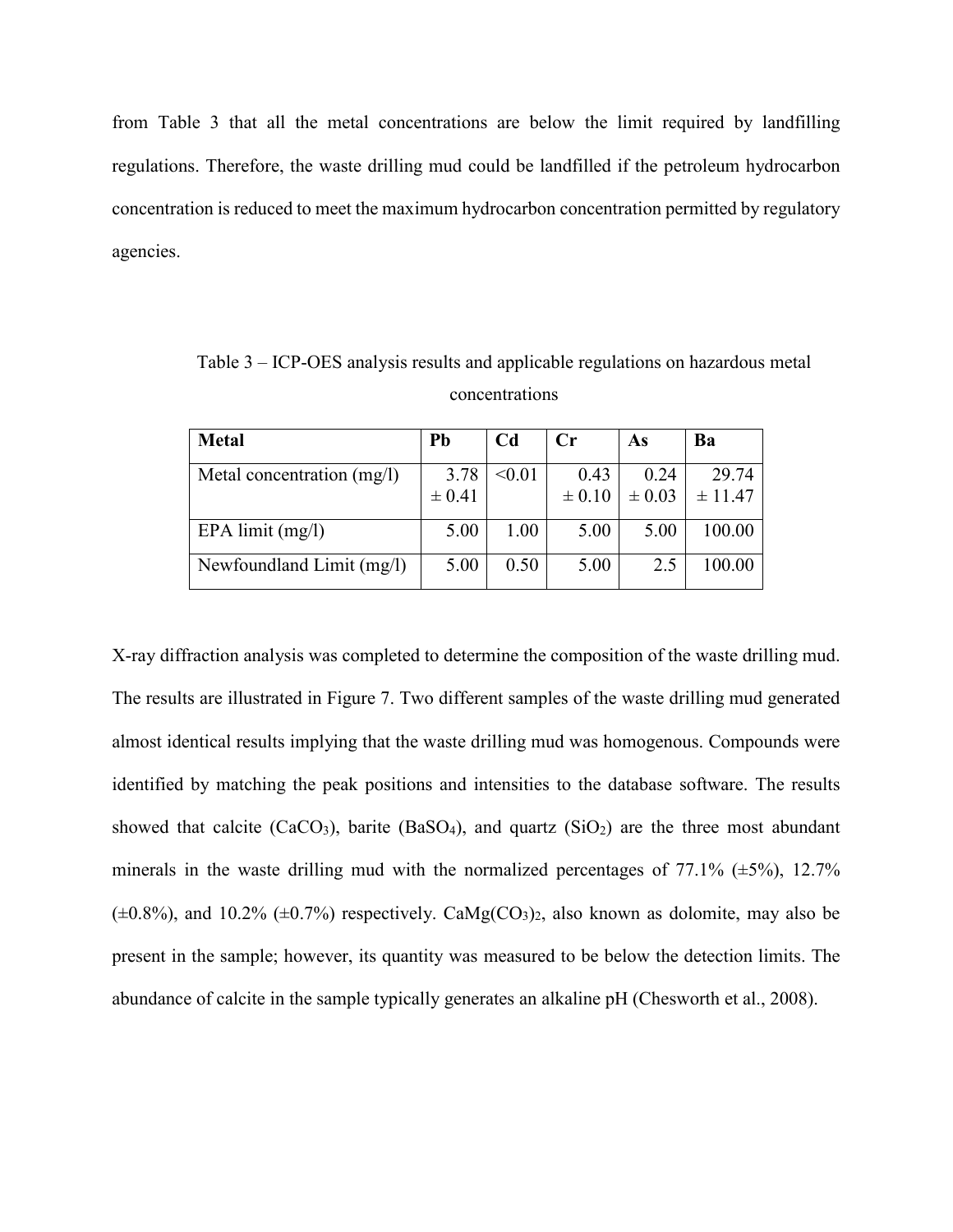

Fig.  $7 - X$ -ray diffraction results for the waste drilling mud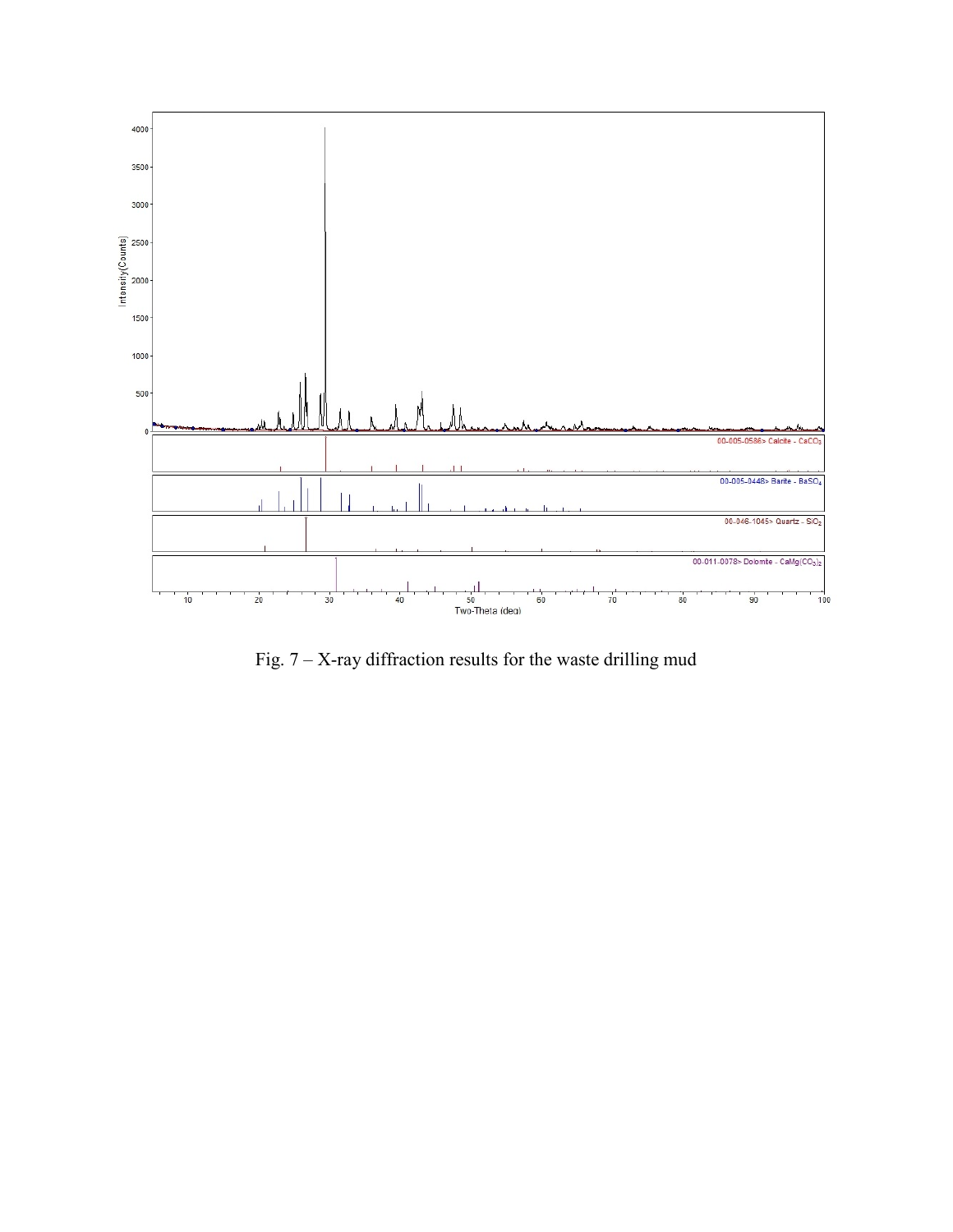## **Part III. Surfactant Selection Strategy**

Interfacial tension analysis was employed as the screening method for selection of the most suitable surfactant for the surfactant-enhanced washing of the waste drilling mud. Three surfactants were selected from the literature due to their potential for waste remediation (low interfacial tension) and their low sorption to solid particles. They are listed in Table 4 and their structures are illustrated in Figures 8-10.

Table 4 – Three surfactants used in this study; Triton 100, Alfoterra 145-8S 90, and Saponin

| <b>Surfactant</b>   | Provider              | <b>Type</b>             | <b>State</b> |
|---------------------|-----------------------|-------------------------|--------------|
| Triton 100          | Fisher Scientific     | Non-ionic               | Liquid       |
| Alfoterra 145-8S 90 | Sasol Inc.            | Anionic                 | Liquid       |
| Saponin             | <b>Acros Organics</b> | Non-ionic biosurfactant | Solid        |



Fig. 8 – Chemical structure of Triton 100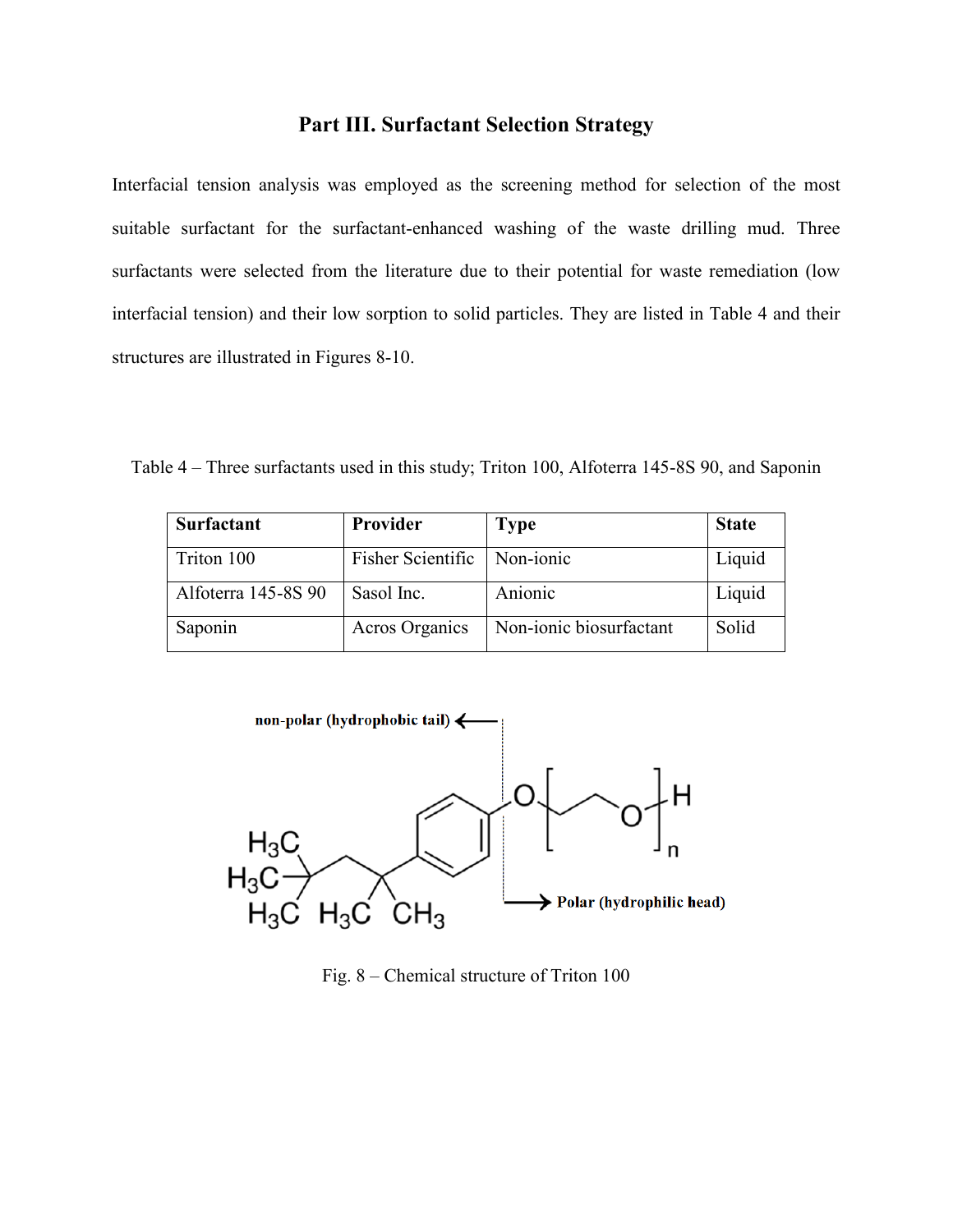

Fig. 9 – Chemical structure of Saponin



Fig. 10 – Chemical structure of Alfoterra surfactants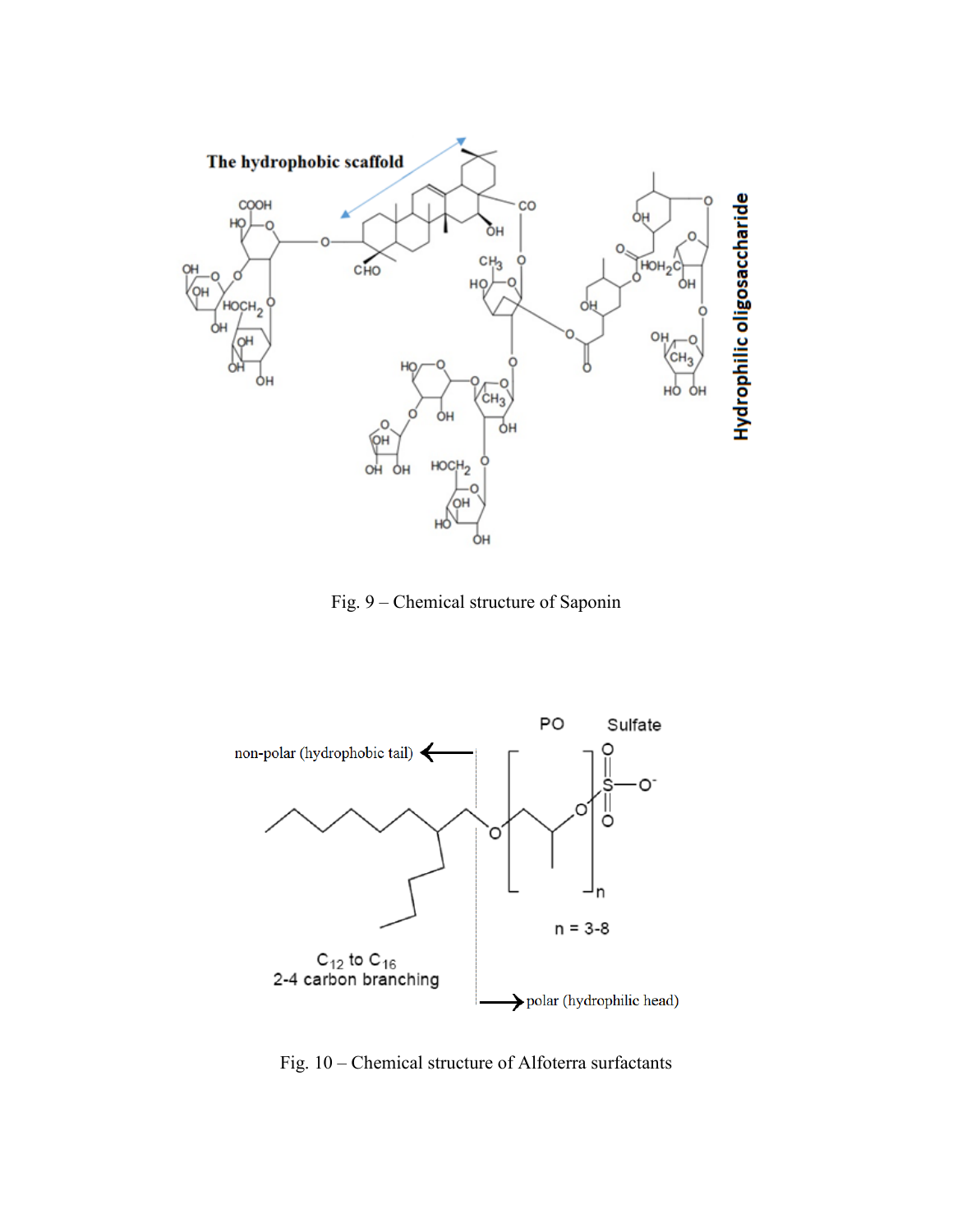The Pendant Bubble method was used to measure the interfacial tension between the surfactant solutions and oil. Diluted surfactant solutions with deionized water were prepared at wt.% concentrations of 0.1%, 0.25%, 1.25%, 2.5%, and 5%. Deionized water was used to dilute the surfactant solutions and the interfacial tension diagrams were plotted against each other. Interfacial tension analysis is an excellent screening test as lower interfacial tensions correspond to more complete remediation.

In this study, interfacial tension analysis with the base oil of synthetic drilling fluid was also employed to investigate the loss of surfactant due to sorption into the waste drilling mud solid particles. In our experiments, the interfacial tension between the three surfactants (Alfoterra 145- 8S 90, Saponin, and Triton 100) and the base oil of synthetic drilling fluid was measured in different surfactant concentrations for the fresh surfactant solutions and the mud-surfactant solutions supernatants. The two measurements were plotted at the same scale and the amount of surfactant sorption was determined.

The results of the interfacial tension analysis (between surfactant aqueous solutions and the base oil of synthetic drilling fluid) are plotted in Figure 11. The interfacial tension is concentrationdependant and typically decreases with increasing surfactant concentration. The slope of the changing interfacial tension value is higher at the lower concentrations and it moves toward a constant slope at higher concentrations and the value of interfacial tension remains constant afterwards. Lower interfacial tension indicates the oil and surfactant solution are closer to miscibility. When the interfacial tension between the aqueous and hydrophobic compounds is reduced, the forces holding the hydrophobic compounds to the solid particles are also equally reduced (Urum et al., 2005). Therefore, Triton 100 is the most effective surfactant for reducing the interfacial tension between the oil and the surfactant solution while Saponin is the least effective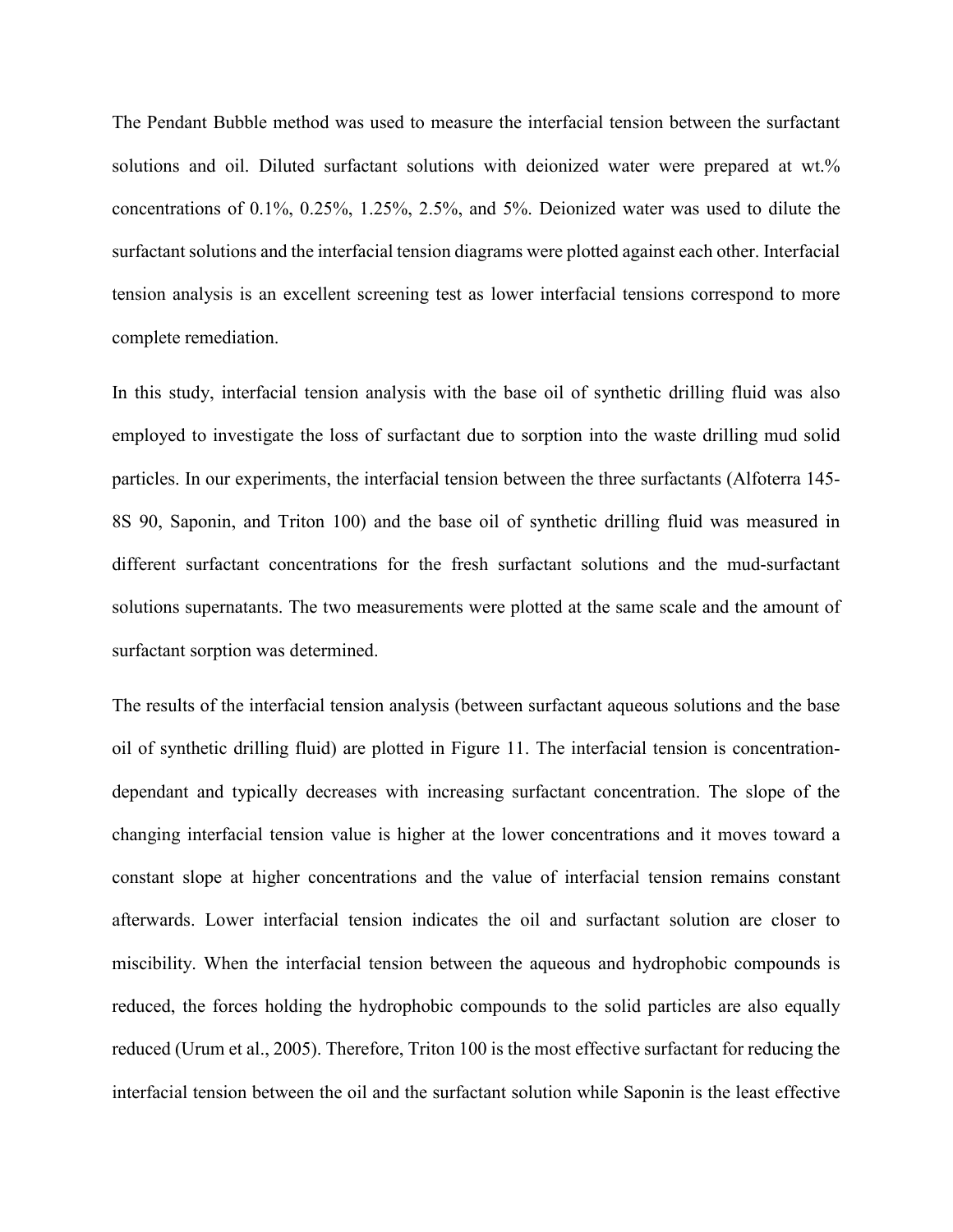surfactant. The lowest interfacial tension achieved by Triton 100 at the concentration of 5% wt.% was  $0.285$  ( $\pm 0.005$ ) mN/m. The difference between the three surfactants' interfacial tension was at its highest at the surfactant concentration of 0.25% (wt./wt.%). In practice, employing solutions with lower surfactant concentrations is desirable for economic reasons and as the Triton 100 has the capability of reducing the interfacial tension at lower concentrations, it can be considered the most suitable surfactant.



Fig. 11 – Interfacial tension of diluted surfactants and synthetic drilling fluid at 22ºC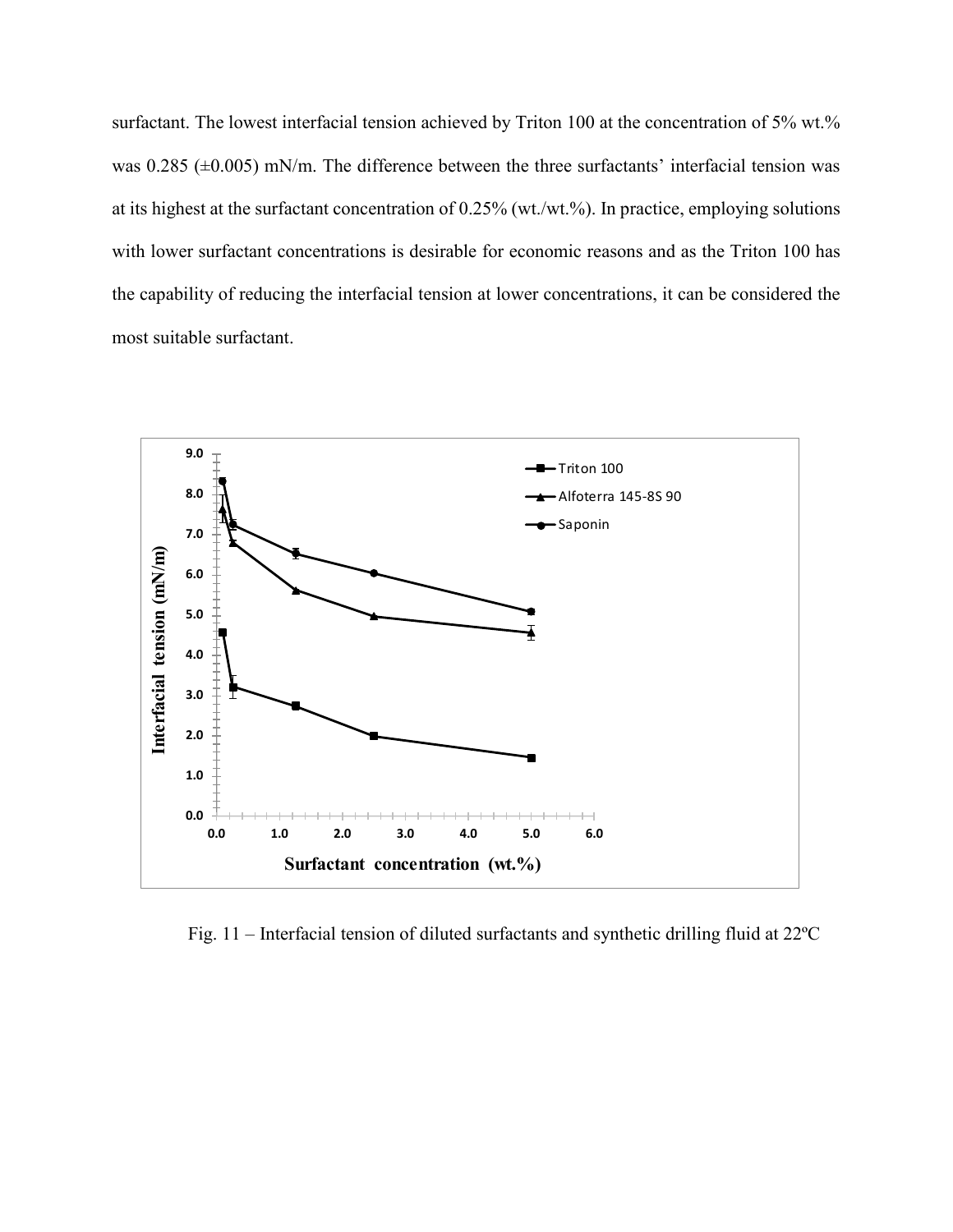The results of the sorption analysis are also listed in Table 5.

| <b>Surfactant</b>   | Inflection point concentration $(mN/m)$ | <b>Surfactant loss</b> |          |
|---------------------|-----------------------------------------|------------------------|----------|
|                     | <b>Pure surfactant   Supernatants</b>   |                        | (%)      |
| Triton 100          | 1.316                                   | 1.504                  | 12.50%   |
| Saponin             | 1.182                                   | 1.654                  | 28.54%   |
| Alfoterra 145-8S 90 | 1 317                                   | 1.363                  | $3.37\%$ |

Table 5 – Surfactant loss due to sorption to drilling mud for different surfactants

It can be observed that Triton 100 had an intermediate sorption to the mud solid particles while Saponin loss is higher than both Triton 100 and Alforterra 145-8S 90. Considering the intermediate sorption and low interfacial tension (with the base oil of synthetic drilling fluid) of our non-ionic surfactant, Triton 100, it was selected as the most suitable surfactant for the surfactant-enhanced washing of our waste drilling mud sample.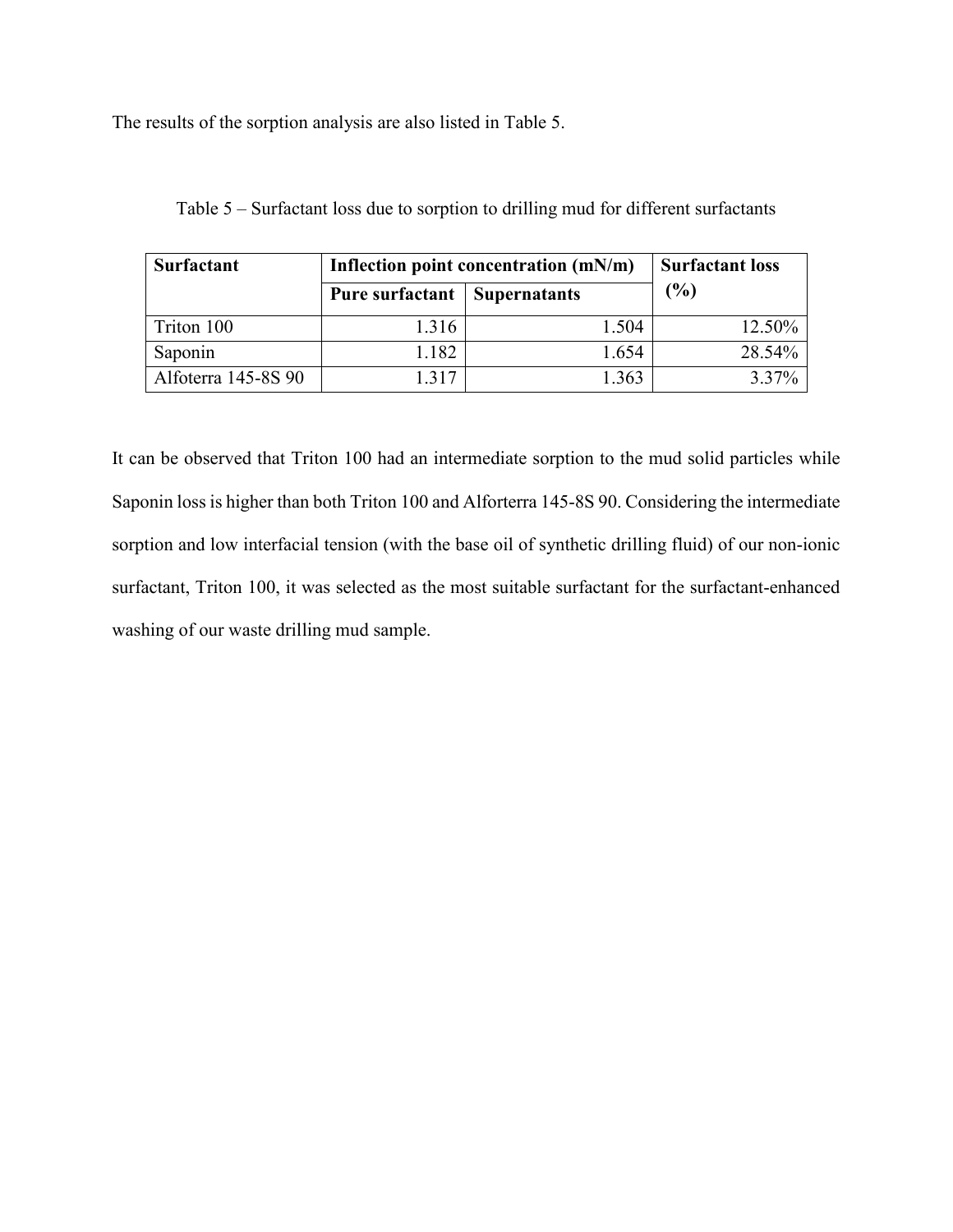## **Part IV: Laboratory surfactant-enhanced washing experiments**

After selection of the most suitable surfactant, i.e. Triton 100, for the surfactant-enhanced washing of the waste drilling mud, based on interfacial and sorption analyses, the effect of three significant factors on the surfactant-enhanced washing efficiencies were investigated. The three significant factors were determined to be (i) contact time, (ii) surfactant concentration, and (iii) temperature. The low and high limits of these factors are listed in Table 6.

Since these three parameters have no or little co-interactions, the effects of the three parameters were experimentally investigated by changing each factor at a time at three levels while keeping other parameters constant.

Table 6 – Parameters influencing petroleum hydrocarbon removal efficiencies for the surfactantenhanced washing process

| Factor                   | Unit              | Range     |                   |
|--------------------------|-------------------|-----------|-------------------|
|                          |                   | Low level | <b>High Level</b> |
| Contact time             | mın               | 30        | 120               |
| Surfactant concentration | $wt$ .%           | 0.05      | () ()9            |
| Temperature              | $^{\circ}$ $\cap$ | 20        |                   |

After the surfactant washing of the waste drilling mud, the solid particles were separated from the surfactant solution by centrifuging at 1000 rpm for 20 minutes. The aqueous solution was discarded and the remaining solid was analysed for its petroleum hydrocarbon concentrations using the Tier 1 method. The efficiency of the surfactant-enhanced washing process was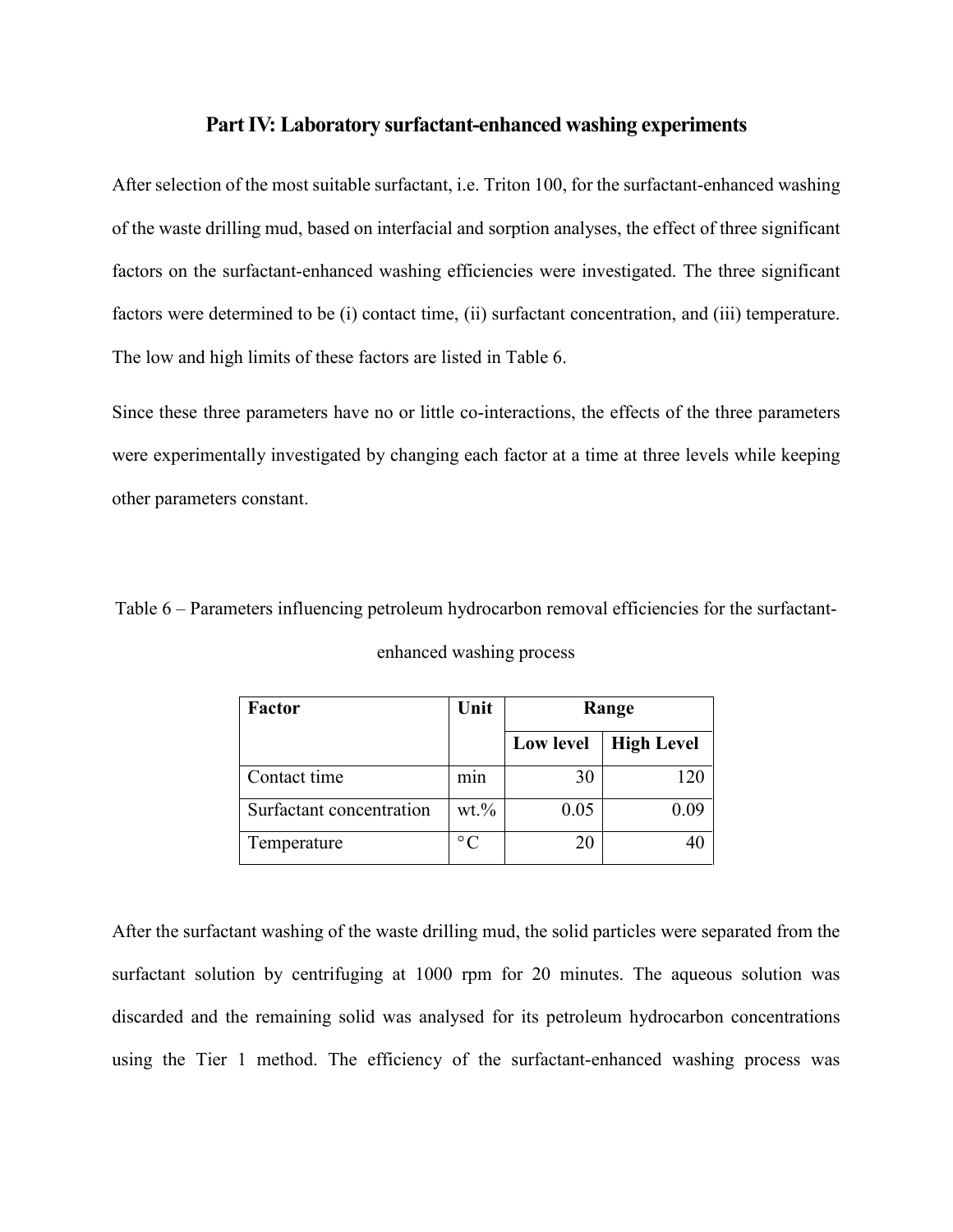determined based on the total petroleum hydrocarbon concentration on the remaining solid after washing.

#### • **Effect of contact time**

Effects of contact time on the removal of petroleum hydrocarbons from the waste drilling mud is illustrated in Figures 12-13. It can be inferred that the maximum petroleum hydrocarbon removal can be achieved in only 30 minutes, after which the concentrations of some petroleum hydrocarbons in the waste drilling mud slightly increase and thus, the petroleum hydrocarbon removal efficiency decreases. This could be correlated with the surfactant's sorption to the porous structure of the solid particles of the waste drilling mud after a certain amount of time; and therefore, the petroleum hydrocarbon removal decreases as there would be fewer surfactant micelles to remove the oil and petroleum hydrocarbons. This phenomenon can also increase the cost of the process as the surfactant loss may increase after the 30-minute contact time. Thirty minutes should be considered the optimum contact time within the studied range as the maximum efficiency of petroleum hydrocarbon removal up to 70% could be achieved at this stage and the petroleum hydrocarbon removal decreases with increasing the contact time afterwards.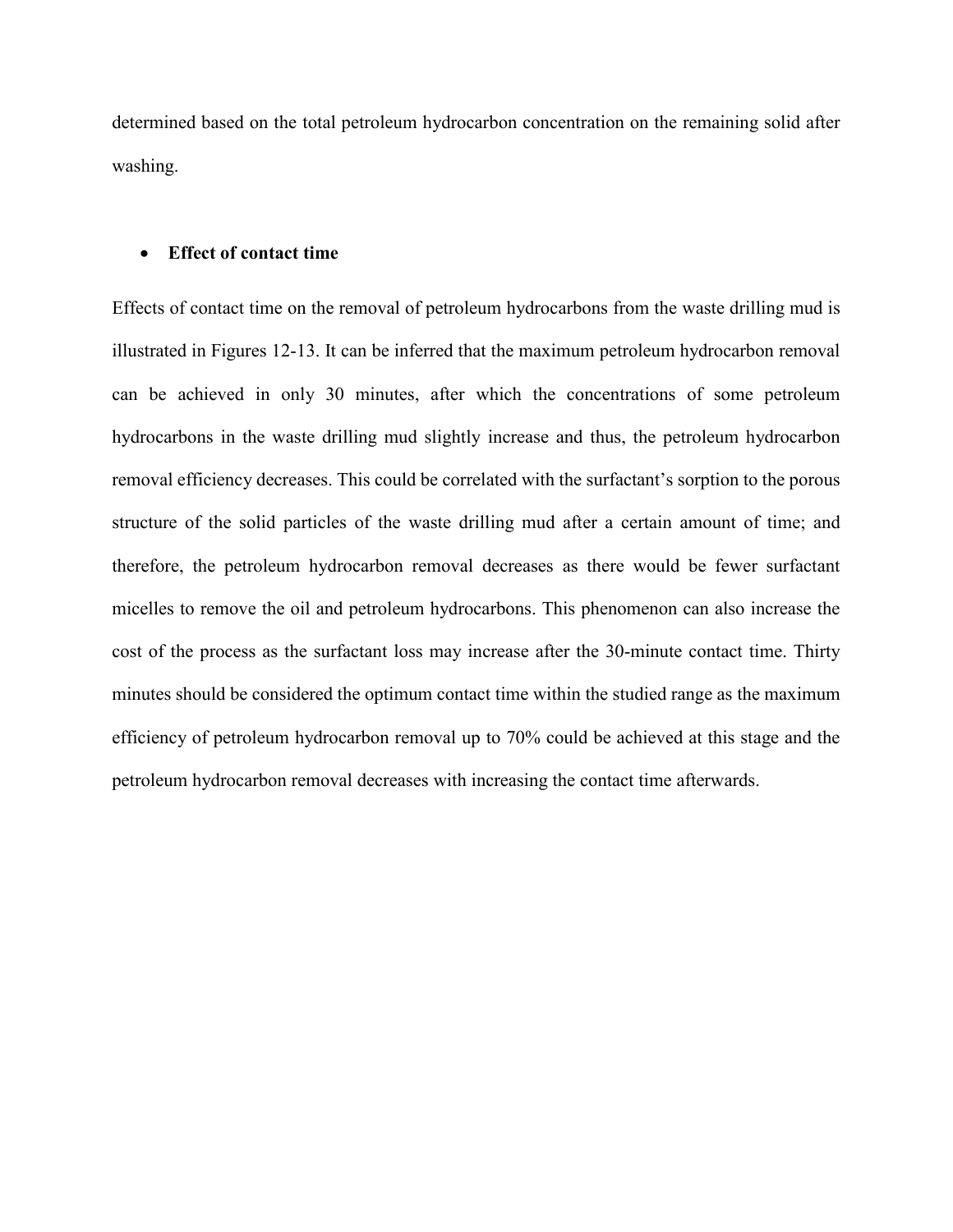

Fig. 4.12 – Fig. 12 – Effect of contact time on different hydrocarbon fraction concentrations in the waste drilling mud (temperature of 30ºC and Triton 100 concentration of 0.07wt.%)



Fig. 13 – Effect of contact time on the petroleum hydrocarbon removal efficiency of the surfactant-enhanced washing process (temperature of 30ºC and Triton 100 concentration of  $0.07wt.$ %)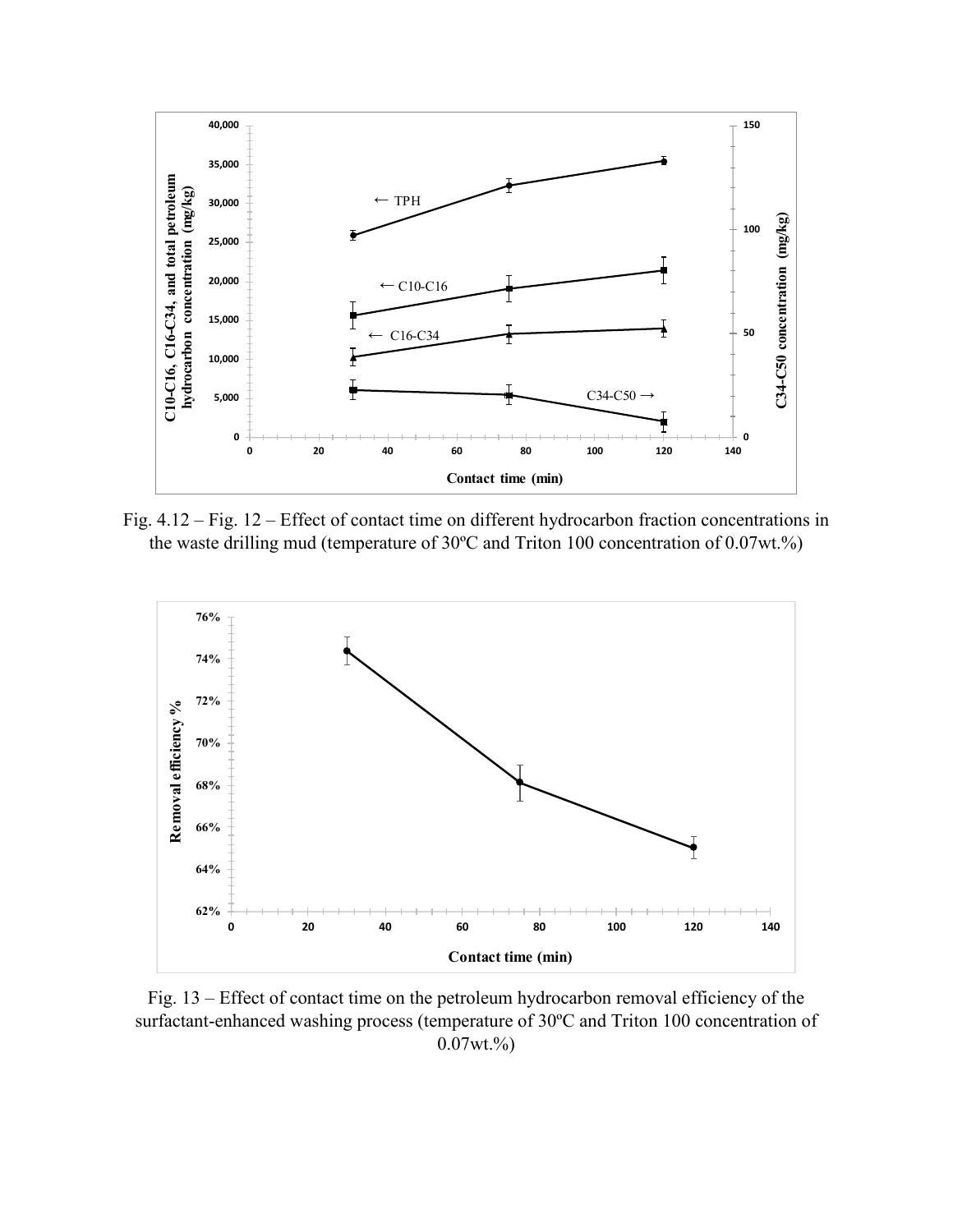#### • **Effect of surfactant concentration**

Effects of Triton 100 concentration on petroleum hydrocarbon removal are shown in Figures 14- 15. Increasing the surfactant concentration improves the hydrocarbon removal efficiencies as the presence of surfactant micelles increases with increasing the surfactant concentration and thus, more oil and petroleum hydrocarbons could be removed and recovered from the waste drilling mud. However, the effect of the surfactant concentration on the removal efficiency is slightly lower in higher concentrations which could be attributed to the fact that the higher concentration provides more surfactant micelles, thus increasing the possibly of surfactant sorption to the waste drilling mud solid particles.



Fig. 14 – Effect of Triton 100 concentrations on the removal of various hydrocarbon fractions in the waste drilling mud (temperature of 30ºC and contact time of 75 minutes)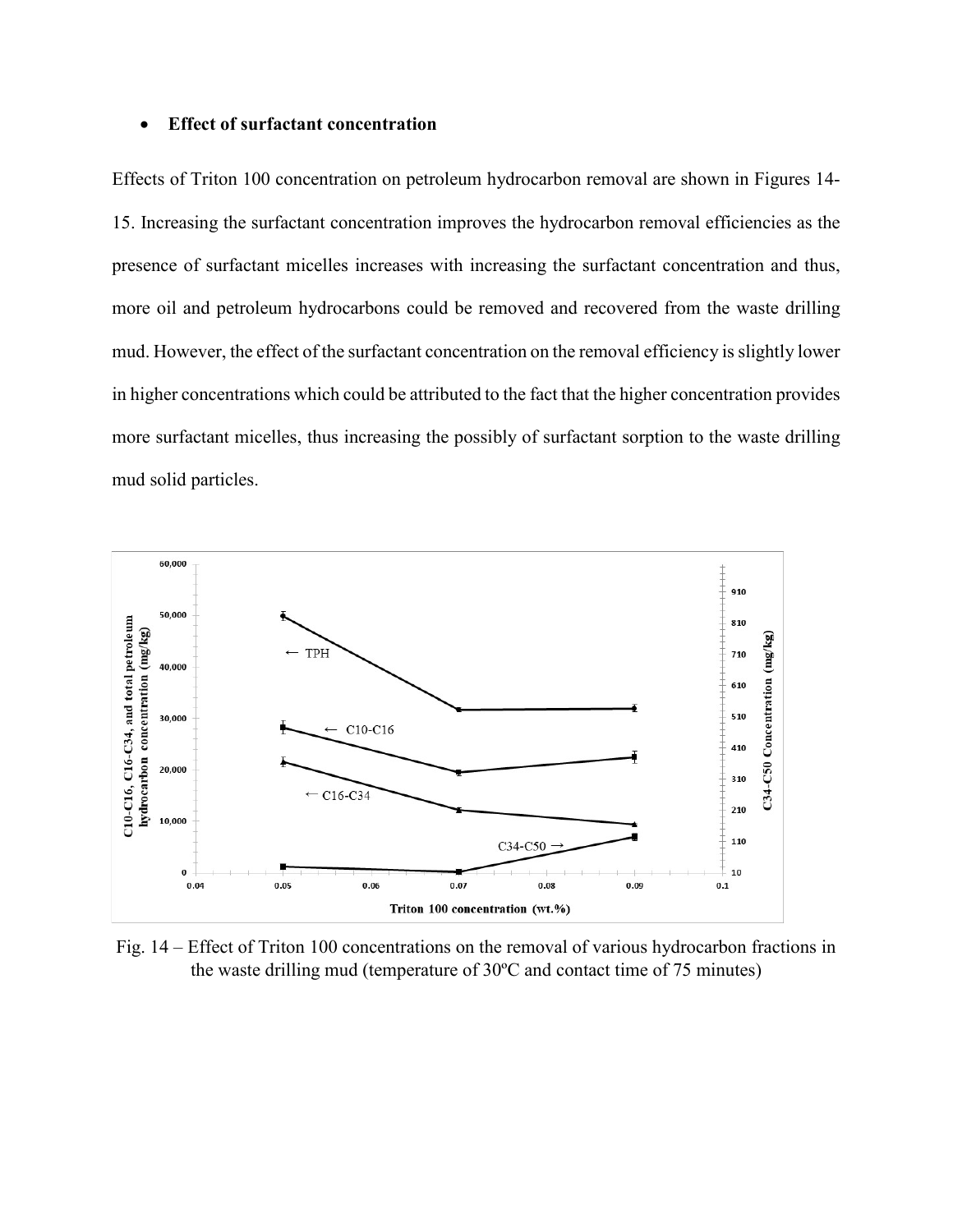

Fig. 15 – Effect of Triton 100 concentrations on the petroleum hydrocarbon removal efficiency of the surfactant-enhanced washing process (temperature of 30ºC and contact time of 75 minutes)

#### • **Effect of temperature**

Effects of temperature on the petroleum hydrocarbon concentrations and the removal efficiencies are illustrated in Figures 16-17. There is slight improvement on the petroleum hydrocarbon removal efficiencies by increasing the temperature of the surfactant-enhanced washing process. The temperature increase typically enhances the mobility of the oil molecules due to the reduced viscosity; however, low impact of temperature increase on the petroleum hydrocarbon removal efficiency can be attributed to the jelly-like nature and higher viscosity of the Triton 100 (Zubair et al., 2013).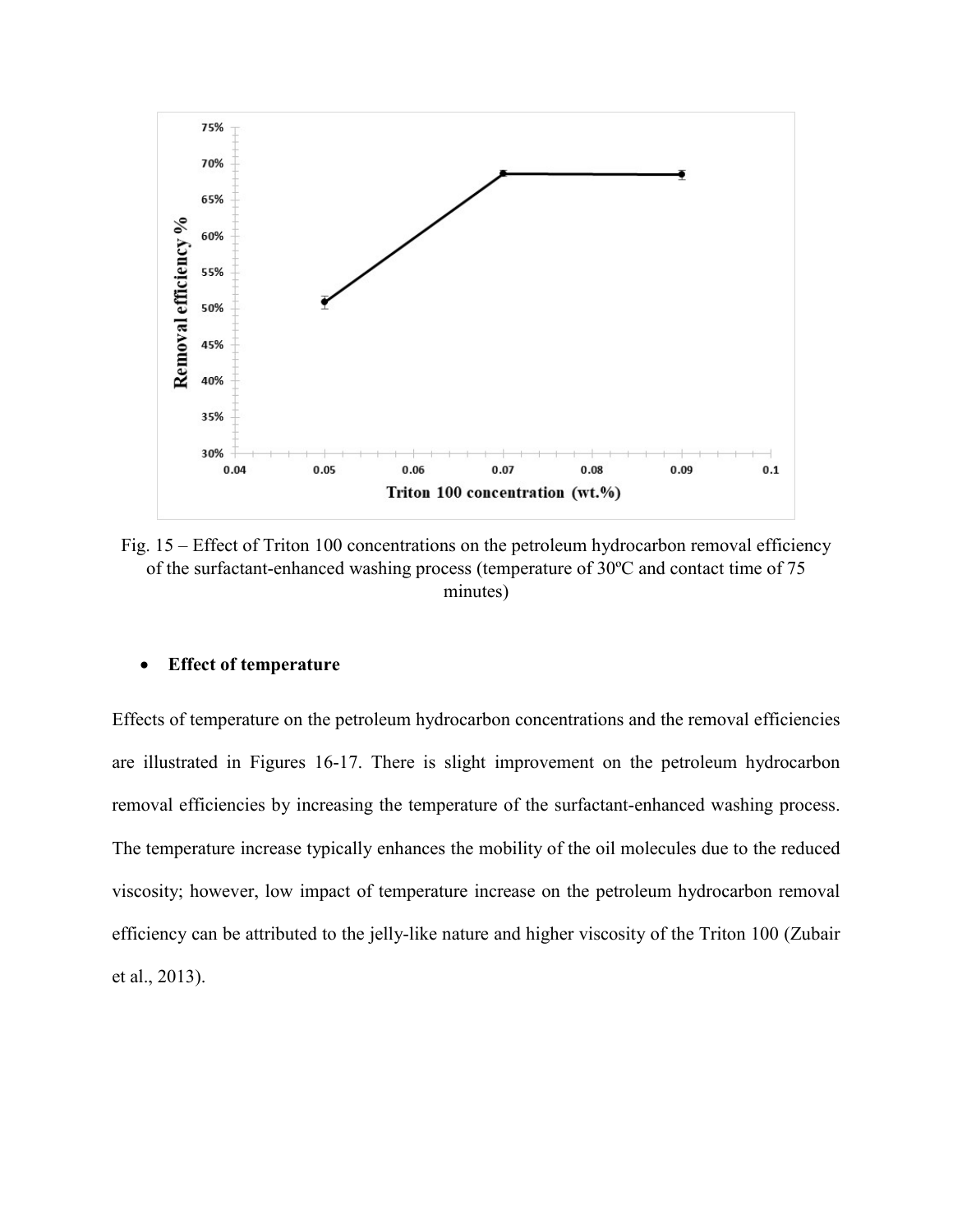

Fig. 16 – Effect of temperature on different hydrocarbon fraction concentrations in the waste drilling mud (contact time of 75 minutes and concentration of 0.07 wt.%)



Fig. 17 – Effect of temperature on the removal efficiency of petroleum hydrocarbons in the surfactant-enhanced washing process (contact time of 75 minutes and concentration of 0.07  $wt. \%$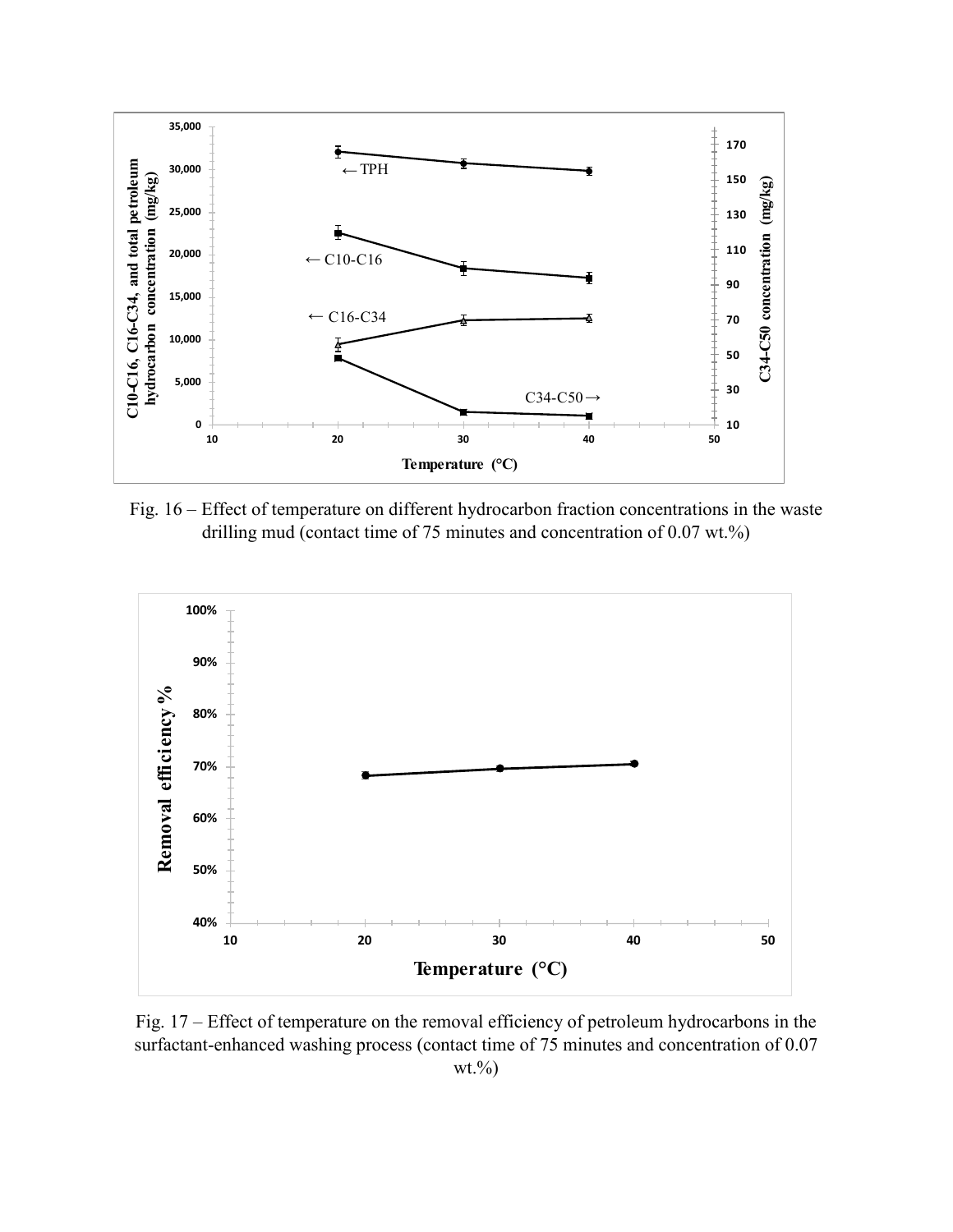#### **Summary and conclusions**

Three surfactants were experimentally tested for their capability for waste drilling mud surfactantenhanced remediation. Waste drilling mud was analyzed and surfactants were compared based on their ability to reduce the interfacial tension. Since the surfactant loss is a significant factor to consider for cost-effectiveness of the washing process, the surfactant sorption to the waste drilling mud solid particles was also measured. After the selection of Triton 100 as the most suitable surfactant for the surfactant-enhanced washing process, it was experimentally tested for the waste drilling mud remediation and the effects of contact time, surfactant concentration, and temperature on petroleum hydrocarbon removal efficiencies were determined. The following are the results obtained from this chapter:

- Triton 100 was selected as the most successful surfactant in reducing the interfacial tension between surfactant aqueous solutions and the base oil of synthetic drilling fluid.
- Interfacial tension between base synthetic drilling fluid and the surfactant solutions were the lowest in case of Triton 100 and the highest in case of Saponin.
- Loss of the surfactants due to sorption to solid particles was minimal for Alfoterra 145-8S 90 and maximum for Saponin. The least sorption of the Alfoterra surfactant was attributed to the high pH and the negative charge of the solid surface of the waste drilling mud.
- Thirty minutes were considered as the optimum time to achieve the highest total petroleum hydrocarbon removal efficiency using Triton 100 in the surfactant-enhanced washing process.
- Increasing temperature slightly improved the efficiency of the surfactant-enhanced washing of the waste drilling mud by Triton 100; however, the impact of temperature was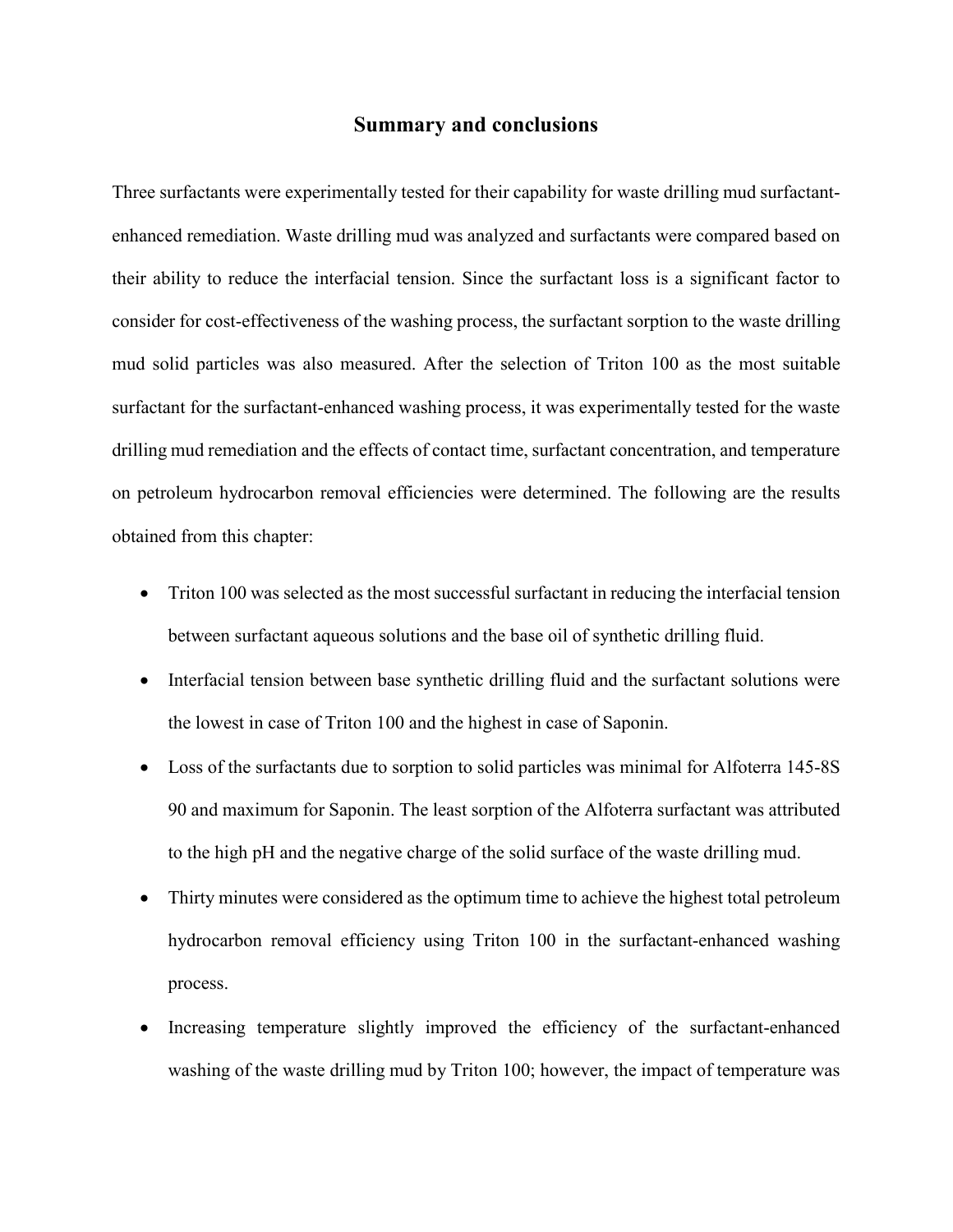not considered significant. Therefore, a temperature of 20 ºC was considered the optimum temperature for our surfactant-enhanced washing process.

- Increasing Triton 100 concentration could result in higher petroleum hydrocarbon removal efficiencies due to the increase in the available micelles in the solution.
- The results suggested that Triton 100 is a good candidate for the remediation of waste drilling mud; however, further treatment may be required to reach the limits of environmental regulations in place for disposal and landfilling of the waste drilling mud.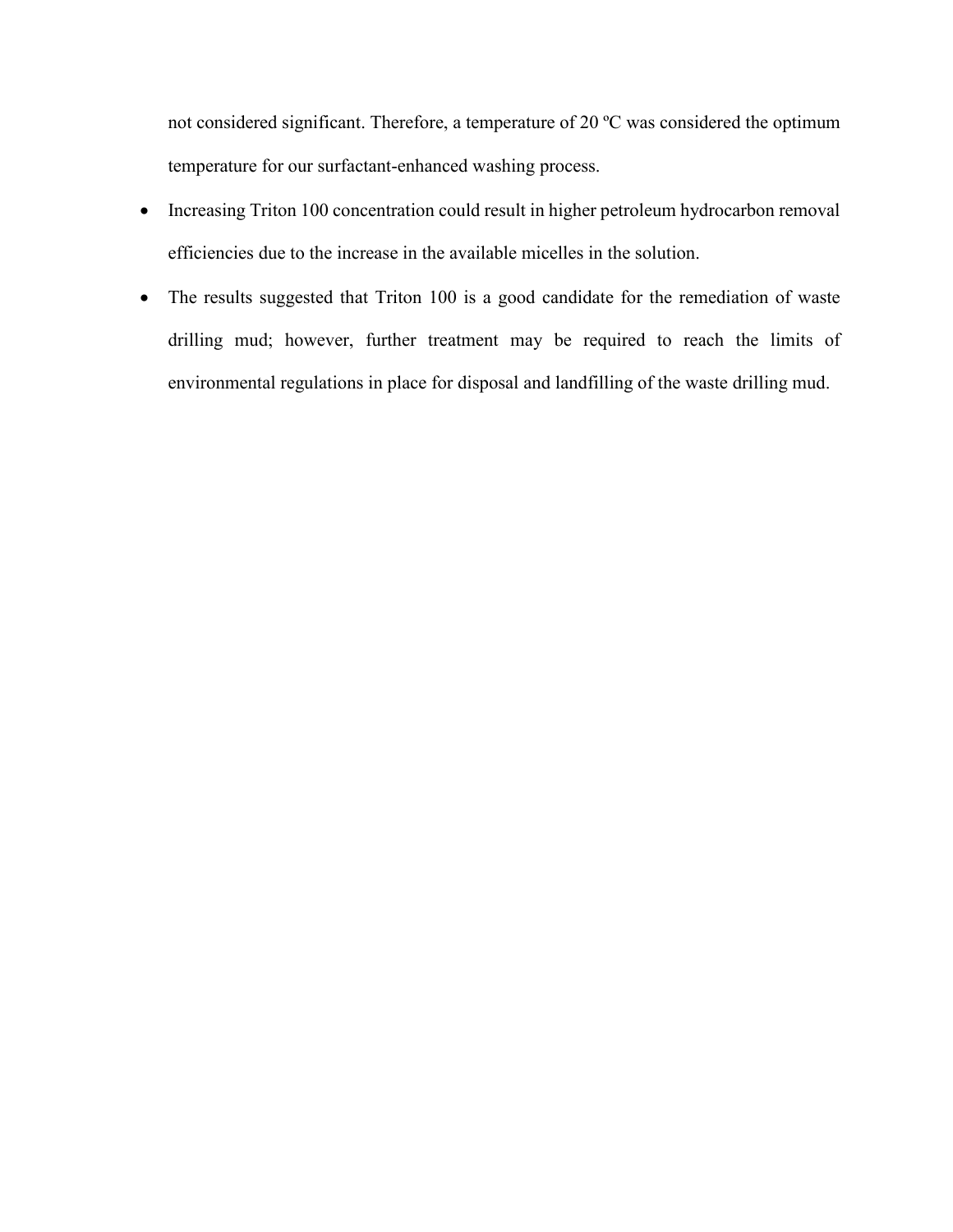## **References**

- Bobo R. A., Hoch R. S., (1954), Mechanical treatment of weighted drilling muds, *Journal of Petroleum Technology*, 6(4): 39-42.
- Bohn HL, Strawn DG and O'Connor GA (2015) Soil chemistry. John Wiley & Sons.
- Chesworth W, Fairbridge R and Herschy R (2008) Encyclopedia of earth sciences series, *Springer.*
- Childs J. D., Acosta E., Scamehorn J. F., Sabatini D. A., (2005) Surfactant-Enhanced Treatment of Oil-Based Drill Cuttings, *Journal of Energy Resources Technology*, 127: 153-162.
- Chu W., (2003) Remediation of contaminated soils by surfactant-aided soil washing, *Practice Periodical of Hazardous, Toxic and Radioactive Waste Management*, 7(1): 19-24.
- Eldridge R. B., (1996) Oil Contaminant Removal from Drill Cuttings by Supercritical Extraction, *Industrial Engineering and Chemistry Research*, 35: 1901-1905.
- Farn RJ (Ed.) (2008) *Chemistry and technology of surfactants*., New Jersey, USA: John Wiley & Sons.
- Fink J., (2011), Petroleum Engineer's Guide to Oil Field Chemicals and Fluids, *Gulf Professional Publishing*, ISBN: 978-0-12-383844-5, Houston, TX, U.S.A.
- Force, D. F. T., (2009) Drilling fluids and health risk management. A guide for drilling personnel, managers and health professionals in the oil and gas industry. OGP Report Number 396, *International Petroleum Industry Environmental Conservation Association*, International Association of Oil & Gas Producers.
- Goodarznia I., Esmaeilzadeh F., (2006) Treatment of oil-contaminated drilling cuttings of south pars gas field in Iran using supercritical carbon dioxide, *Iranian Journal of Science and Technology, Transaction B: Engineering*, 30(B5): 607-611.
- Growcock F., Harvey T., (2005) Drilling fluids processing handbook, ASME Shale Shaker Committee, *Gulf Professional Publishing*, Burlington, MA, U.S.A.
- Han M., Ji G., Ni J., (2009) Washing of field weathered crude oil contaminated soil with an environmentally compatible surfactant, alkyl polyglucoside, *Chemosphere*, 76(5): 579-586.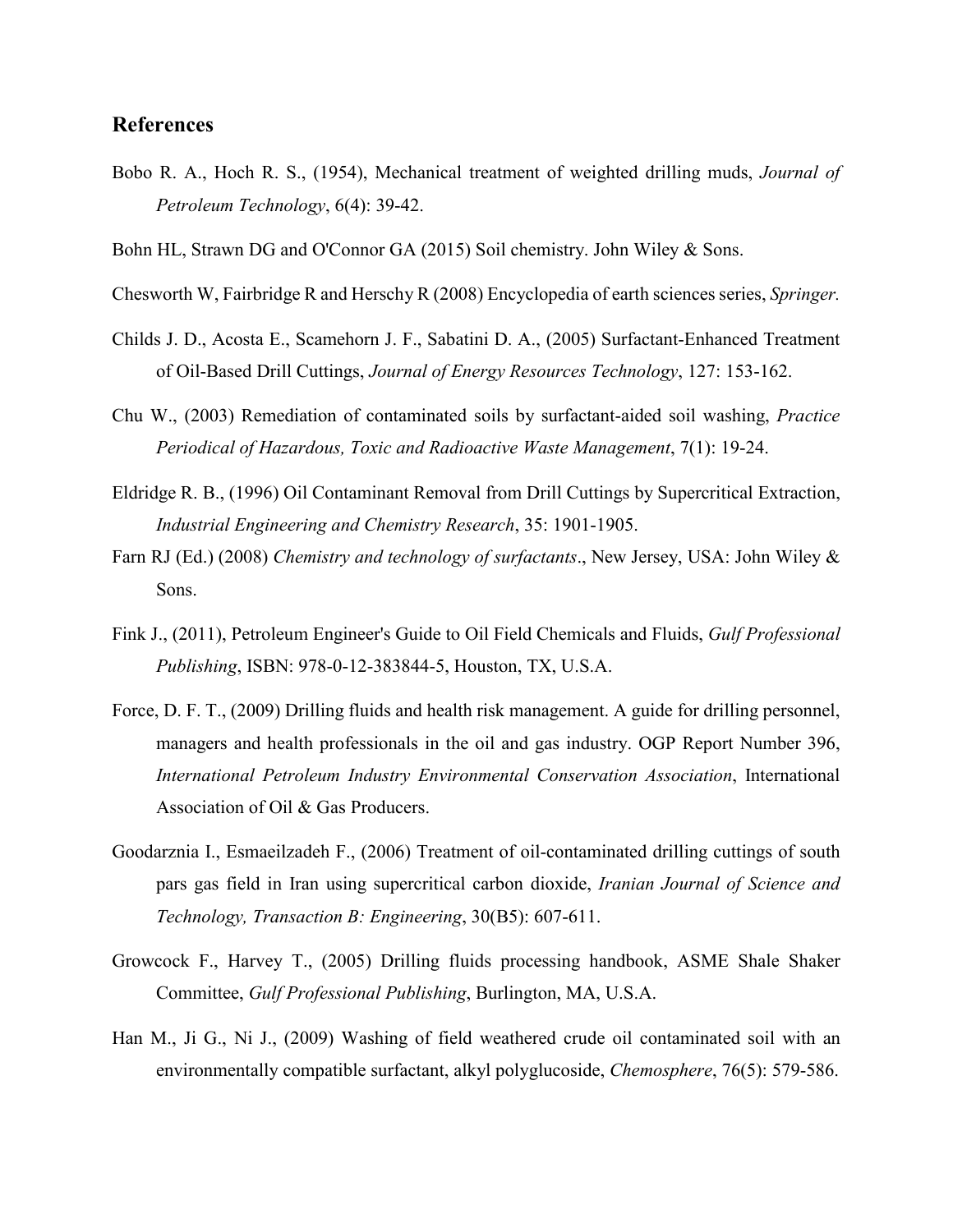Hossain, M. E., Al-Majed, A. A., (2015) Fundamentals of Sustainable Drilling Engineerin g. *John Wiley & Sons*.

- Iturbe R., Flores R. M., Flores C. R., Torres L. G., (2004) TPH-contaminated Mexican refinery soil: Health risk assessment and the first year of changes, *Environmental Monitoring and Assessment*, 91(1): 237-255.
- Khodja M., Khodja-Saber M., Canselier J. P., Cohaut N., Bergaya F., (2010) Drilling Fluid Technology: Performances and Environmental Considerations, Igor Fuerstner (Ed.), Products and Services; from R&D to Final Solutions, *InTech Publication*, ISBN 978-953- 307-211-1.
- Lopez-Gomez, J. J. (2004) The use of supercritical fluid extraction for the treatment of oil contaminated drilling waste, M. Sc. Dissertation, Department of Civil and Environmental Engineering, *University of Alberta*, Edmonton, Alberta, Canada.
- McHugh, M and Krukonis, V (2013) Supercritical fluid extraction: principles and practice. *Elsevier.*
- Mulligan C. N., Yong R. N., B. F., (2001) Surfactant-enhanced remediation of contaminated soil: A review, *Engineering Geology*, 60: 371-380.
- Odusanya, O.O. and Guigard S.E., (2002) Treatment of oil-contaminated drill cuttings using supercritical carbon dioxide (SC CO<sub>2</sub>), Conference proceedings – *Joint 2002 CSCE/ASCE International Conference on Environmental Engineering – An International Perspective on Environmental Engineering*, Niagara Falls, Ontario, Canada, 21-24 July 2002.
- Paria S and Khilar KC (2004) A review on experimental studies of surfactant adsorption at the hydrophilic solid–water interface. *Advances in colloid and interface science* 110(3): 75-95.
- Park SK and Bielefeldt AR (2003) Aqueous chemistry and interactive effects on nonionic surfactant and pentachlorophenol sorption to soil. *Water Research* 37: 4663- 4672.
- Pettersen J., (2007) Overall evaluation of offshore drilling fluid technology, Development and application of life-cycle inventory and impact assessment methods, PhD Thesis, *Norwegian University of Science and Technology*, Norway.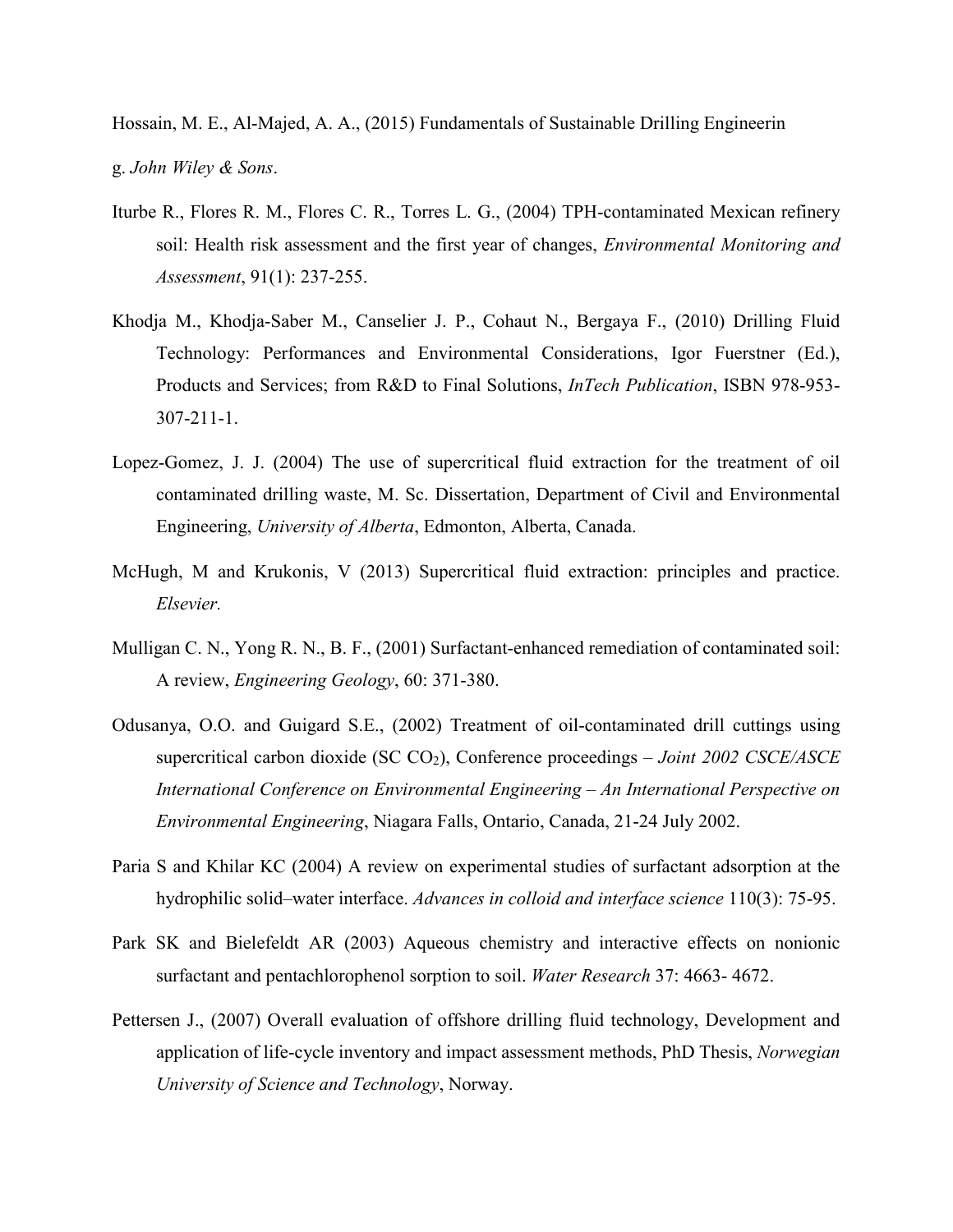- Saintpere S., Morillon-Jeanmaire A., (2000) Supercritical CO<sub>2</sub> Extraction Applied to Oily Drilling Cuttings, SPE Annual Technical Conference and Exhibition, Dallas, Texas, U.S.A., 1-4 October 2000.
- Saldana M. D. A., Nagpal V., Guigard S. E., (2005) Remediation of Contaminated Soils using Supercritical Fluid Extraction: A Review (1994-2004), *Environmental Technology*, 26(9): 1013-1032.
- Seaton S., Hall J., (2005) Recovery of oil from drilled cuttings by liquefied gas extraction, *SPE international symposium on oilfield chemistry*, Texas, U.S.A., 2-4 February 2005.
- Shaikh A. M., (2010) Environmental Management of Drilling Mud, M.Sc. Dissertation, *Delft University of Technology*, Netherlands.
- Street C. G., Guigard S. E., (2006) Treatment of Non-Aqueous Drilling Waste Using Supercritical Carbon Dioxide, Petroleum Society's 7<sup>th</sup> Canadian International Petroleum Conference (57 Annual Technical Meeting), Calgary, Alberta, Canada., 13-15 June 2006.
- Street C. G., Tesche C., Guigard S. E., (2007) Treatment of hydrocarbon based drilling waste using supercritical carbon dioxide, *2007 SPE E&P Environmental and Safety Conference*, Texas, U.S.A., 5-7 March 2007.
- Thanyamanta W., (2003) Evaluation of offshore drilling cuttings management technologies using multicriteria decision making, M.Eng. Dissertation, *Memorial University of Newfoundland*, Canada.
- Torres L. G., Lemus X., Urquiza G., Verdejo A., Iturbe R., (2005) Surfactant enhanced washing of drilling fluids, a promising remediation technique, *Tenside Surfactants Detergents*, 42(6): 347-355.
- Torres L. G., Orantes J. L., Iturbe R., (2006) Biodegradation of two nonionic surfactants used for in situ flushing of oil-contaminated soils, *Tenside Surfactants Detergents*, 43(5): 251-255.
- Urum K and Pekdemir T (2004) Evaluation of biosurfactants for crude oil contaminated soil washing. *Chemosphere* 57: 1139-1150.